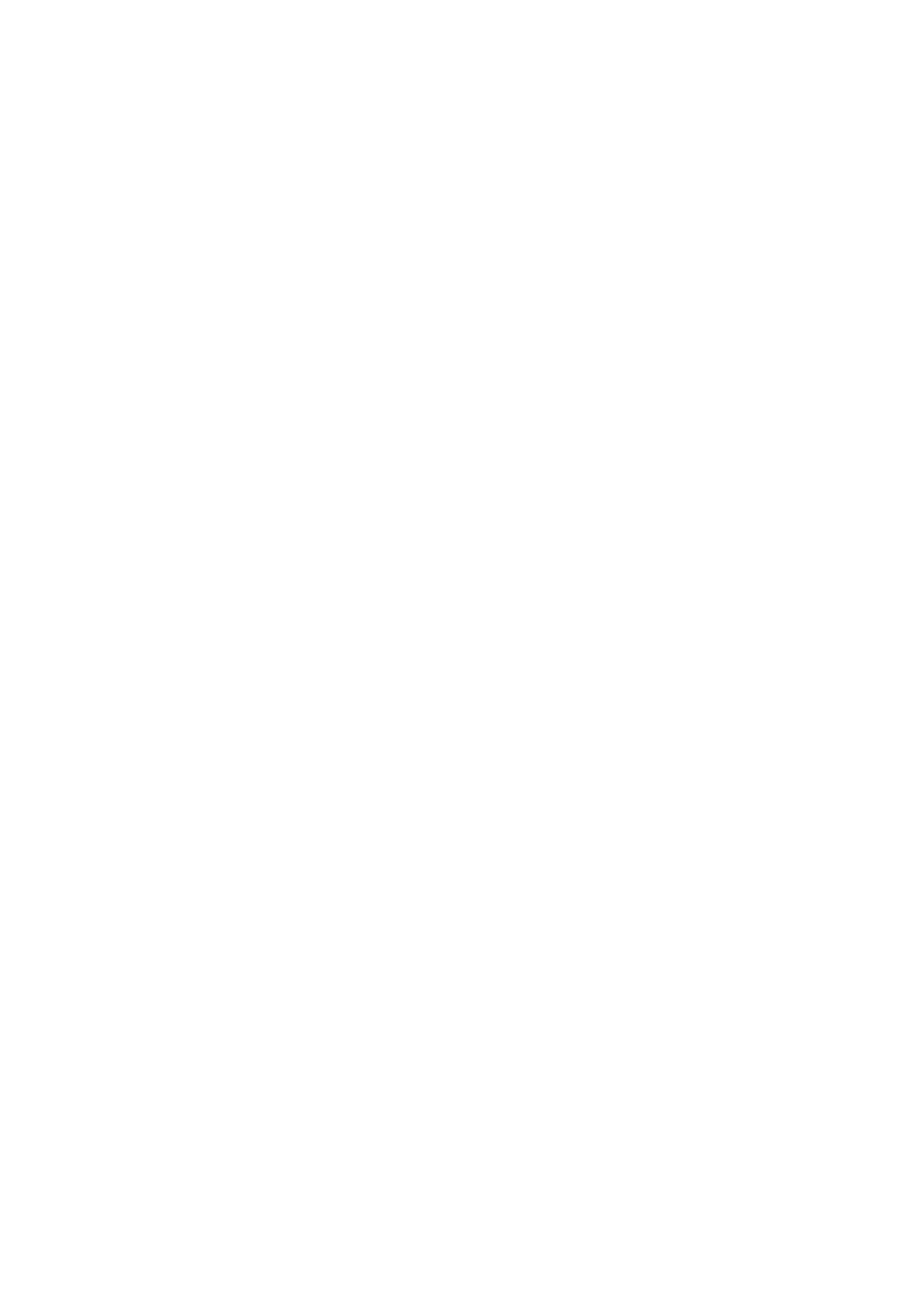## **Introduction**

The function of the European Committee of Social Rights is to assess the conformity of national law and practice with the European Social Charter and the Revised Charter. In respect of national reports, it adopts "conclusions" and in respect of collective complaints, it adopts "decisions".

A presentation of this treaty as well as statements of interpretation formulated by the Committee figure in the General Introduction to the Conclusions<sup>[1](#page-2-0)</sup>.

*The Revised European Social Charter was ratified by Cyprus on 27 September 2000. The*  time limit for submitting the 5<sup>th</sup> report on the application of the Revised Charter to the *Council of Europe was 31 October 2007 and Cyprus submitted it on 5 November 2007. On 12 February 2008, a letter was addressed to the Government requesting supplementary information regarding Article 15§1. The Government submitted its reply on 18 March 2008.* 

This report was the first under the new system for the submission of reports adopted by the Committee of Ministers.<sup>[2](#page-2-1)</sup> It concerned the accepted provisions of the following articles belonging to the first thematic group "Employment, training and equal opportunities":

- the right to work (Article 1),
- the right to vocational guidance (Article 9),
- the right to vocational training (Article 10),
- the right of persons with disabilities to independence, social integration and participation in the life of the community (Article 15)
- the right to engage in a gainful occupation in the territory of other States Parties (Article 18),
- the right of men and women to equal opportunities (Article 20),
- the right to protection in cases of termination of employment (Article 24),
- right of workers to the protection of claims in the event of insolvency of the employer (Article 25).

Cyprus has accepted these articles with the exception of Articles 18§§1, 2 and 3, and 25.

The applicable periods of reference were:

l

- 1 January 2003 31 December 2006 for Article 18§4;
- 1 January 2005 31 December 2006 for Articles 1, 9, 10, 15, 20 and 24.

The present chapter on Cyprus concerns 16 situations and contains:

- 7 conclusions of conformity: Articles 1§1, 1§3, 9, 10§1, 10§2, 15§1 and 18§4;
- 6 conclusions of non-conformity: 1§2, 1§4, 10§3, 10§4, 20 and 24.

In respect of the 3 other situations concerning Articles 10§5, 15§2 and 15§3, the Committee needs further information. The Government is therefore invited to provide this information in the next report on the articles/provisions in question.

<span id="page-2-0"></span> $1$  The conclusions as well as state reports can be consulted on the Council of Europe's Internet site [\(www.coe.int/socialcharter](http://www.coe.int/socialcharter)).

<span id="page-2-1"></span> $2$  Decision adopted at the 963rd meeting of the Ministers' Deputies on 3 May 2006.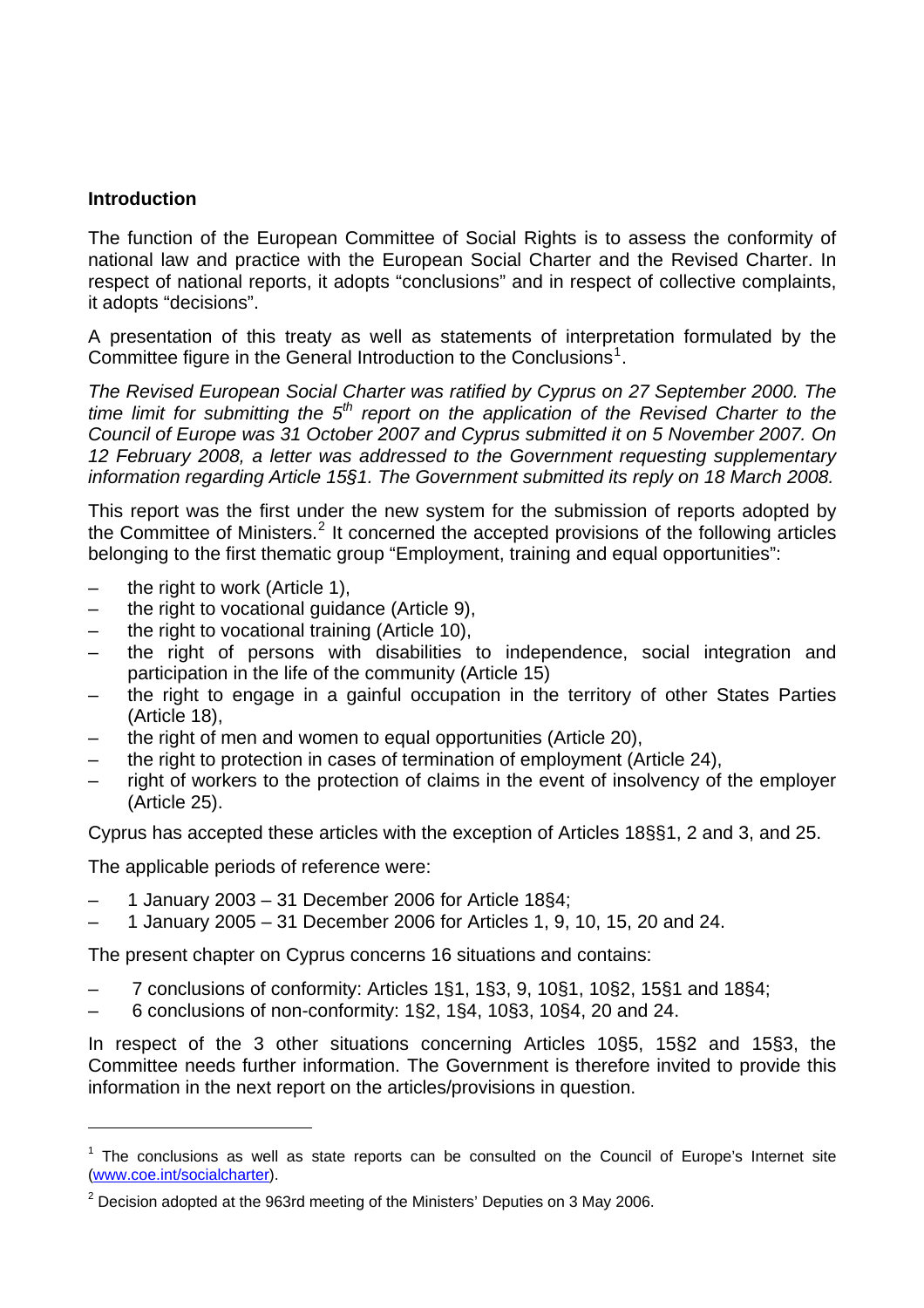The next Cypriot report deals with the accepted provisions of the following articles belonging to the second thematic group "Health, social security and social protection":

- the right to safe and healthy working conditions (Article 3),
- the right to protection of health (Article 11),
- the right to social security (Article 12),
- the right to social and medical assistance (Article 13)
- the right to benefit from social welfare services (Article 14),
- the right of elderly persons to social protection (Article 23)
- the right to protection against poverty and social exclusion (Article 30)

The deadline for the report was 31 October 2008.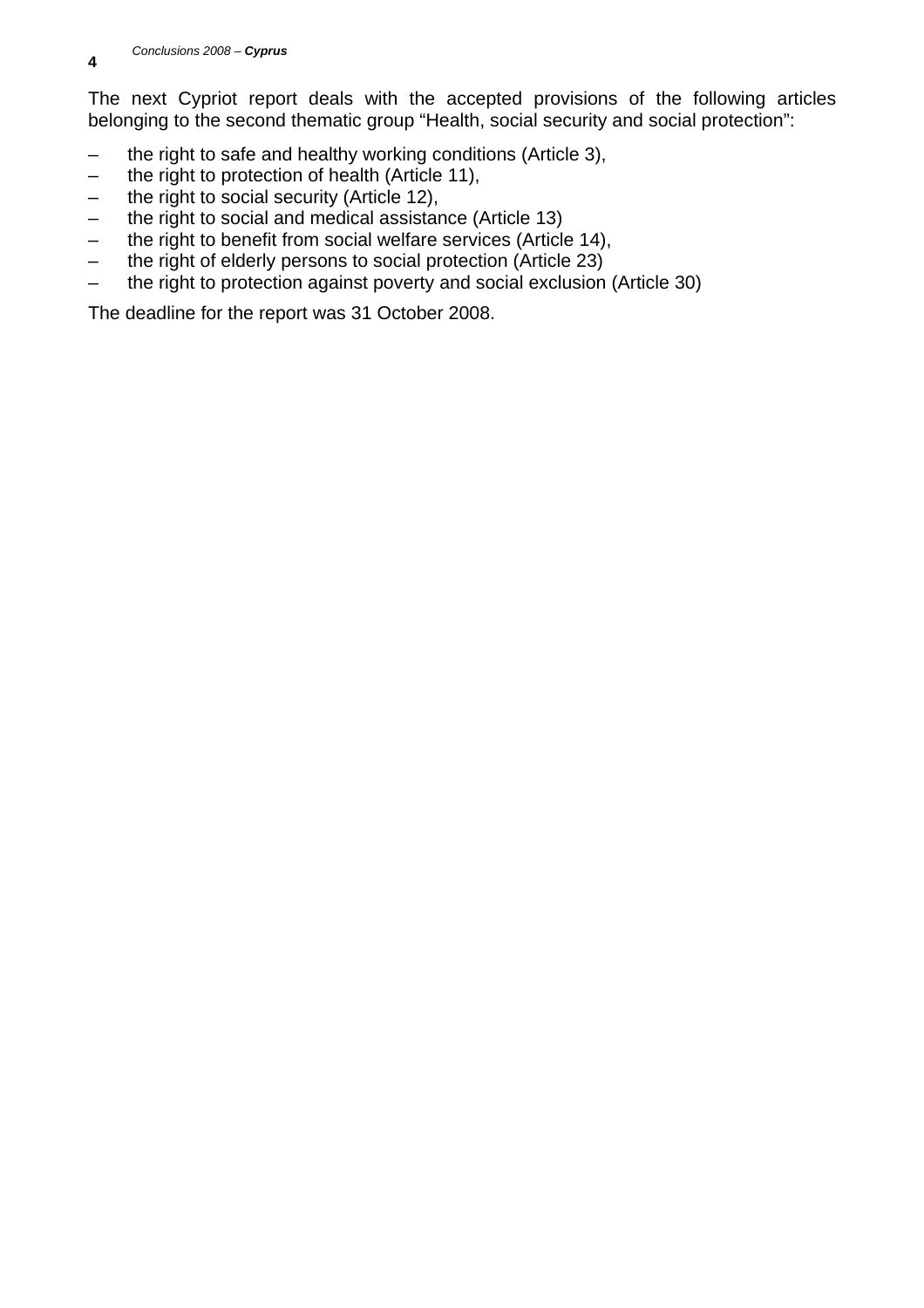# **Article 1 – Right to work**

## *Paragraph 1 – Policy of full employment*

The Committee takes note of the information provided in Cyprus's report.

## *Employment situation*

The Committee notes that, according to Eurostat, growth remained stable during the reference period and reached 4% in 2006.

The employment rate was 69.6% in 2006. It remained stable over the reference period. Nevertheless, it was significantly higher among men than among women – 79.3% compared with 60.3%.

Unemployment fell slightly over the period, from 5.2% in 2005 to 4.6% in 2006. The total number of registered job seekers fell from 13,153 in 2005 to 12,824 (including 7,087 women) in 2006. The long term unemployed as a proportion of all unemployed also fell, from 23.5% in 2005 to 19.3% in 2006. The unemployment rate among young persons (15- 24) was stable (4.1% in 2006).

The Committee previously (Conclusions 2004) asked for detailed statistics on employment and unemployment among persons with disabilities. In the absence of a reply, the Committee reiterates its question. It also asks for information in the next report on unemployment among foreign nationals.

## *Employment policy*

Priority is given to measures to assist women, disabled persons, the unemployed and young persons, particularly through the activities of the Human Resource Development Authority. These measures are particularly concerned with training and encouraging business creation. As there is no reference to the number of beneficiaries of these various measures, it repeats its question. The Committee also asks whether other programmes specifically aimed at the long term unemployed are planned.

Since 2004, the Centre for the Occupational Rehabilitation of the Disabled has offered special training courses for this group of persons. According to the report, about forty persons have been trained each year since then.

The Committee notes that total spending on training and skills development rose during the reference period, to 6.5 million Cypriot pounds (CYP; nearly  $\epsilon$  10.9 million) in 2006. The Committee asks for details in the next report on total expenditure on employment policies as a percentage of GDP, specifying what proportions are devoted to active and passive measures.

## *Conclusion*

The Committee concludes that the situation in Cyprus is in conformity with Article 1§1 of the Revised Charter.

## *Paragraph 2 – Freely undertaken work (non-discrimination, prohibition of forced labour, other aspects)*

The Committee takes note of the information provided in Cyprus's report.

The last conclusion on the 1961 Charter (Conclusions XVI-1) includes a general description of the legal situation.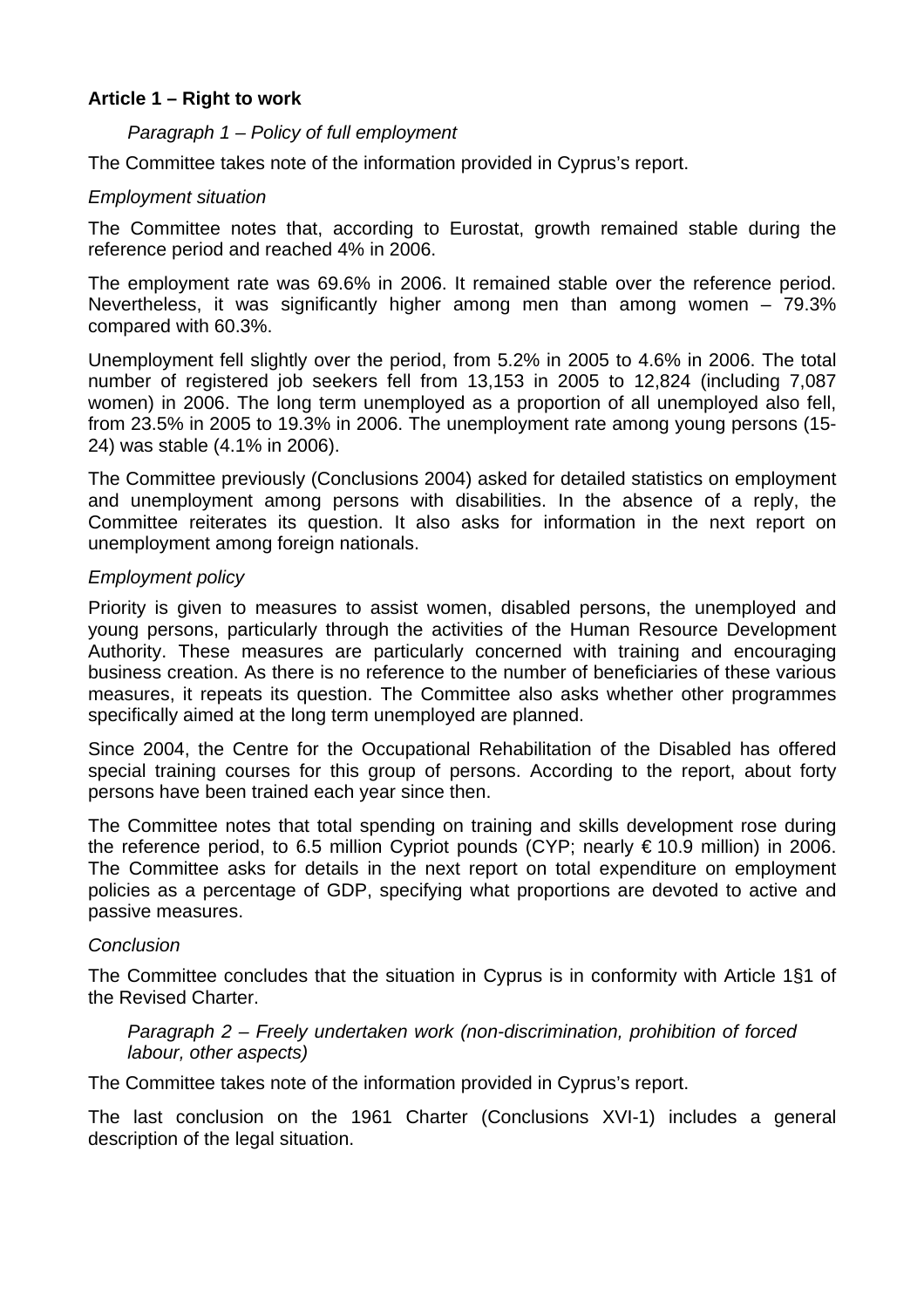1. Prohibition of discrimination in employment

The law on discrimination, which the Committee has considered in earlier conclusions (Conclusions XVI-1 and 2004), has been reinforced by a series of laws incorporating Community legislation on discrimination in employment. In particular, Cyprus has transposed directives 2000/78/EC and 2000/43/EC, which came into force in May 2004. However, the Committee notes from another source<sup>[1](#page-5-0)</sup> that the new legislation does not include all aspects of the two directives, particularly concerning the burden of proof. It again asks for full information in the next report on the implementation of the legislation on discrimination.

As with other states that have accepted Article 15§2 of the Revised Charter, the Committee will examine the legislation banning discrimination based on disability under this provision. Similarly, for states such as Cyprus that have accepted Article 20, the right to equal treatment and opportunities without discrimination based on sex is considered under this provision.

In its last conclusions (Conclusions 2004), the Committee noted that foreign nationals could be employed in any field of employment as long as no Cypriot was available and willing to fill the particular vacancy. The Committee ruled that this condition constituted direct discrimination on grounds of nationality against nationals of States Parties lawfully resident in Cyprus and as such was incompatible with Article 1§2 of the Revised Charter. It notes that there is no information in the report on this point. It asks whether the situation in this respect has evolved since Cyprus joined the European Union. It renews its finding of non-compliance on this aspect.

According to another source<sup>[2](#page-5-1)</sup>, a knowledge of Greek is obligatory in order to be granted an operating licence by the tourism authority and this has been criticised by the body responsible for promoting equal treatment in Cyprus. The Committee asks for information in the next report on action taken in response to this criticism.

According to another source<sup>[3](#page-5-2)</sup>, sexual orientation continues to be a ground for excluding numerous persons from employment. The Committee asks for information in the next report on this situation and the measures taken to deal with it. In addition, it refers on this point to its observation on privacy (see *infra*).

2. Prohibition of forced labour

# *Prison work*

l

In Conclusions 2004, the Committee noted that that work done by prisoners for private enterprises was on an entirely voluntary basis, and that the working hours of prisoners employed inside or outside prisons were the same as those of other workers. The report states that prisoners at the guidance and extra-institutional employment centre who work outside of prison receive the same wages as if they were not prisoners. It also says that work areas in prisons satisfy the health and safety standards laid down for workers outside prison.

<span id="page-5-0"></span><sup>&</sup>lt;sup>1</sup> European Anti-Discrimination Law Review, Issue No. 5, 2007, p. 62-65

<span id="page-5-1"></span> $2$  European Anti-Discrimination Law Review, Issue No. 5, 2007, p. 62-65.

<span id="page-5-2"></span> $3$  Report on measures to combat discrimination, Directives 2000/43/EC and 2000/78/EC, Country Report, Cyprus, Nicos Trimikliniotis, State of affairs up to 8 January 2007, European Network of Legal Experts in the nondiscrimination field, p.103.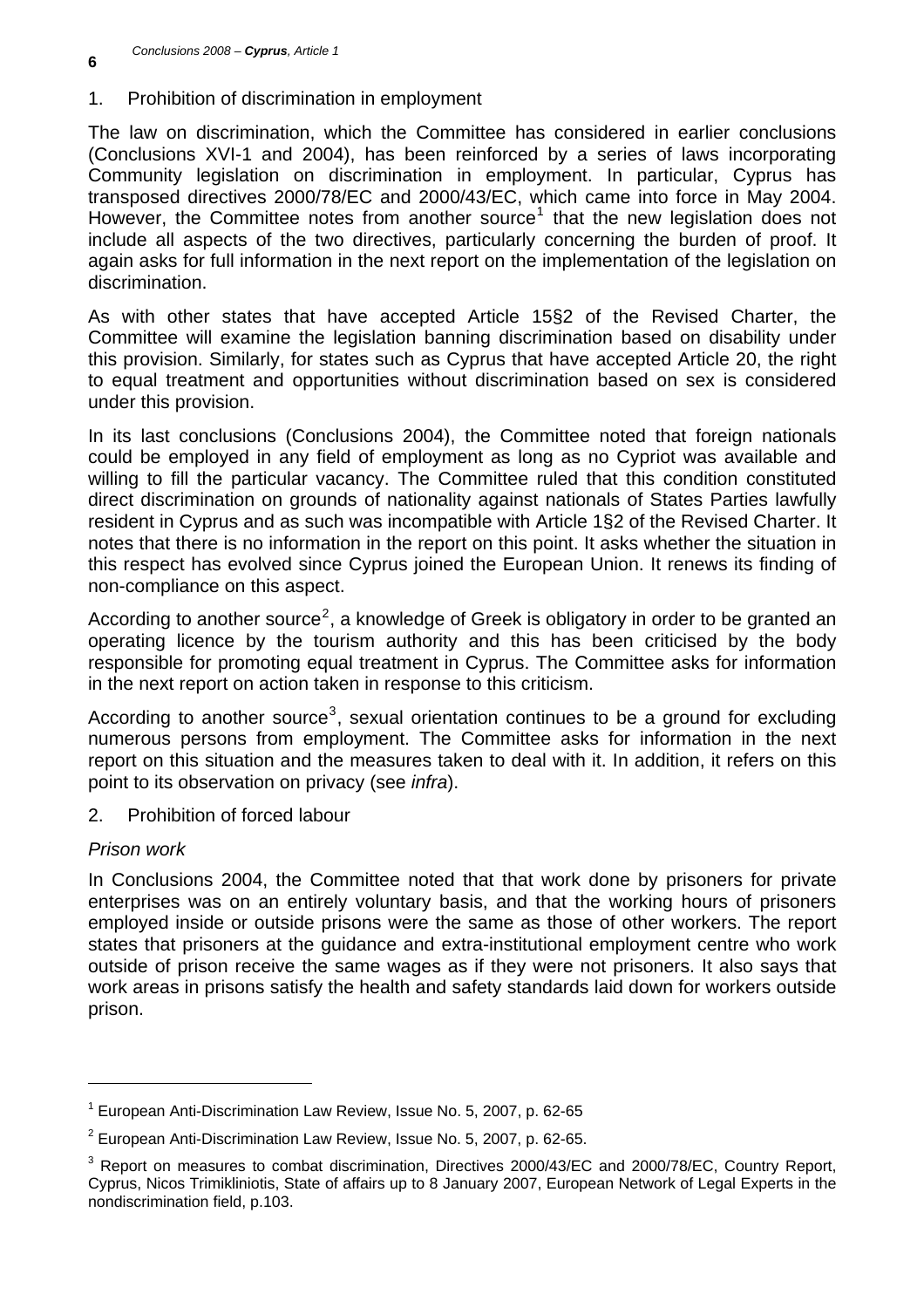To complete this information, the Committee again asks the Government to answer the questions on prison work in the general introduction to Conclusions 2006, namely

- Can a prisoner be required to work (irrespective of consent):
	- A. for a private undertaking/enterprise
		- i) within the prison?
		- ii) outside the prison?
	- B. for a public/state undertaking
		- i) within the prison?
		- ii) outside the prison?
- What types of work may a prisoner be obliged to perform?
- What are the conditions of employment and how are they determined?
- 3. Other aspects of the right to earn one's living in an occupation freely entered upon

## *Privacy at work*

The Committee asks for information to enable it to determine how far human freedom and dignity are protected by legislation and the courts against intrusions into personal or private life that may be associated with or result from the employment relationship (see observations on Article 1§2, general introduction to Conclusions XVIII-1, §§13-21).

## *Restrictions linked to the fight against terrorism*

The Committee again invites the Government to reply to its question in the General Introduction to Conclusions 2006 as to whether any legislation against terrorism precludes persons from taking up certain types of employment.

## *Service required to replace military service*

In its last two conclusions (Conclusions XVI-1 and Conclusions 2004), the Committee maintained that that the duration of the service that replaced compulsory military service, generally twice the length of the military service itself, was excessive. The report contains no information on this point. The Committee therefore considers that the situation is unchanged and is still not in conformity with the Revised Charter.

Admittedly, recognised conscientious objectors are in a better position than they are in countries that do not grant them special status or where refusal to serve is punishable by imprisonment. But even if states acknowledge the principle of conscientious objection and institute alternative service instead, they cannot make the latter longer than is necessary to ensure that refusal to serve on grounds of conscience is genuine and the choice of alternative service is not seen as advantageous rather than a duty.

## *Requirement to accept the offer of a job or training*

The Committee considers that in general the conditions to which the payment of unemployment benefits is subjected, including any obligations to take up offered employment, should be assessed under Article 12§1 of the Revised Charter (or Article 12§3 in the case of new developments). However, in certain cases and under certain circumstances the loss of unemployment benefits on grounds of refusal to accept offered employment could amount, indirectly, to a restriction on the freedom to work and as such the situation would be assessed under Article 1§2 (See General introduction to Conclusions 2008, §10).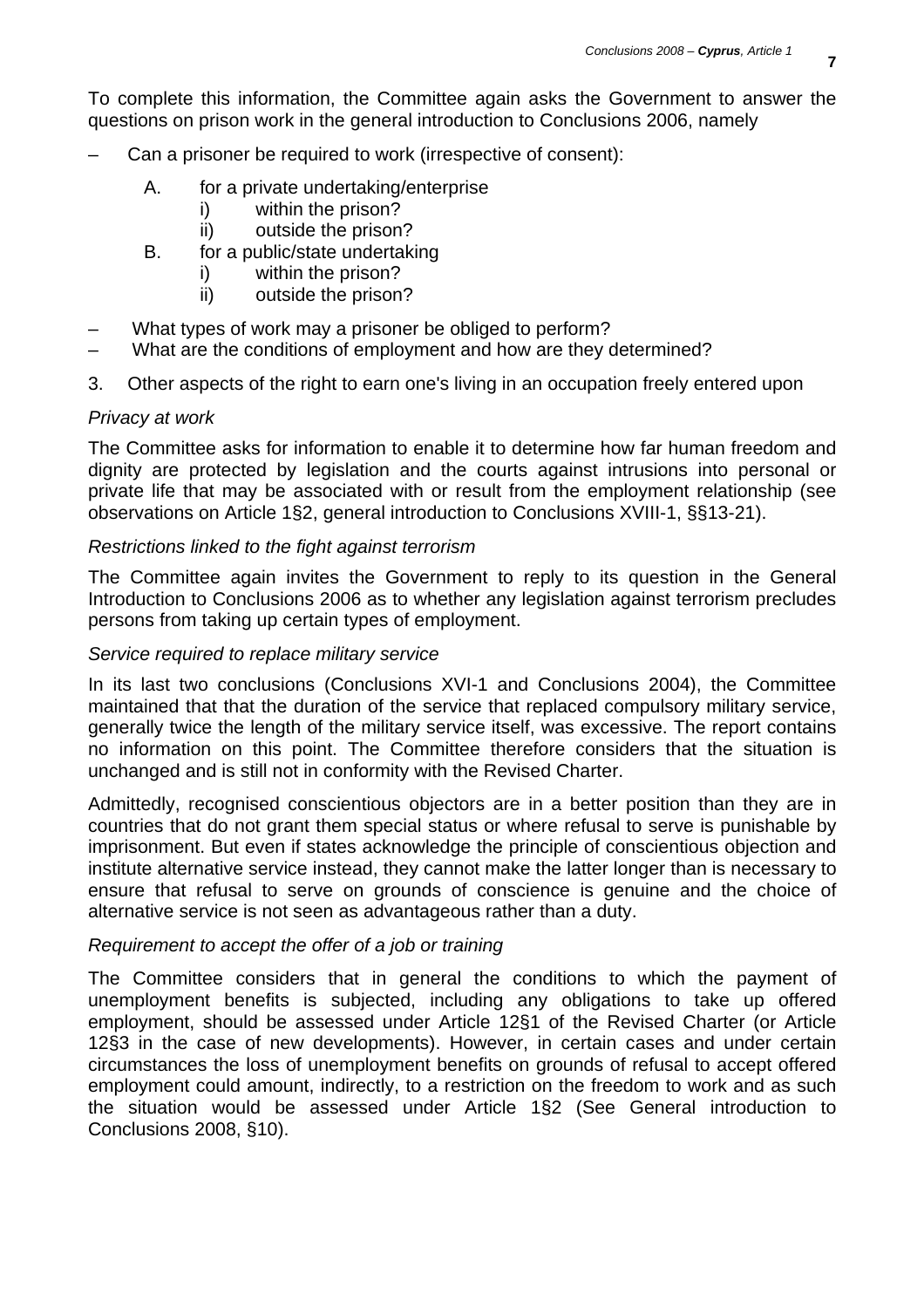# *Part-time work*

The arrangements for part-time work are laid down in Law 76(I)/2002, which transposes Directive 97/81/EC.

Part-time work is defined as work whose duration is shorter than the statutory working hours. The Committee notes that the law guarantees part-time workers the same level of pay and working conditions as full-time workers for work of an equivalent nature and duration.

In answer to the Committee, the report says that section 7(1)(e) of Law No. 76(I)/2002 also covers equal treatment with regard to leave and section 9 of the law requires employers to examine measures to facilitate access by part-time employees to vocational training to enhance career opportunities and occupational mobility.

# *Conclusion*

The Committee concludes that the situation in Cyprus is not in conformity with Article 1§2 of the Revised Charter on the following grounds:

- nationals of States Parties legally residing in Cyprus can only be employed if no Cypriot is available and willing to fill the particular vacancy, which constitutes direct discrimination based on nationality;
- the duration of alternative service is a disproportionate restriction on workers' right to earn their living in an occupation freely entered upon.

# *Paragraph 3 – Free placement services*

The Committee takes note of the information provided in Cyprus's report.

A programme was launched in 2005 to modernise the public employment services aimed at increasing labour market flexibility by a better matching of demand for and the supply of labour. The Committee asks for information on the main achievements of the programme.

It also previously asked (Conclusions 2004) whether placement services were free. In the absence of a reply, it reiterates its question.

The employment service's geographical coverage was a priority during the reference period. Eight more local employment offices were opened and four district and two local offices were upgraded. According to the report, since 2006, 18 specially trained employment counsellors have provided individualised services to the unemployed. The Committee asks for information on total staffing of the various employment services and their qualification levels.

The number of vacancies also fell during the reference period, from 21,582 in 2005 to 20,829 in 2006. However, the Committee notes that the placement rate has increased over the same period, from 17.5% in 2005 to 19.8% in 2006. It asks how long on average is taken to fill vacancies.

The Committee notes that there is still no information in the report on the "market share" of the public employment services, that is the ratio between placements made by the public employment services and the total number of persons recruited on to the labour market. It stated in its last conclusion (Conclusions 2004) that this information, as well as other performance indicators such as the number of interviews with job seekers and of visits to or contacts with employers, was necessary to assess the efficiency of the employment services.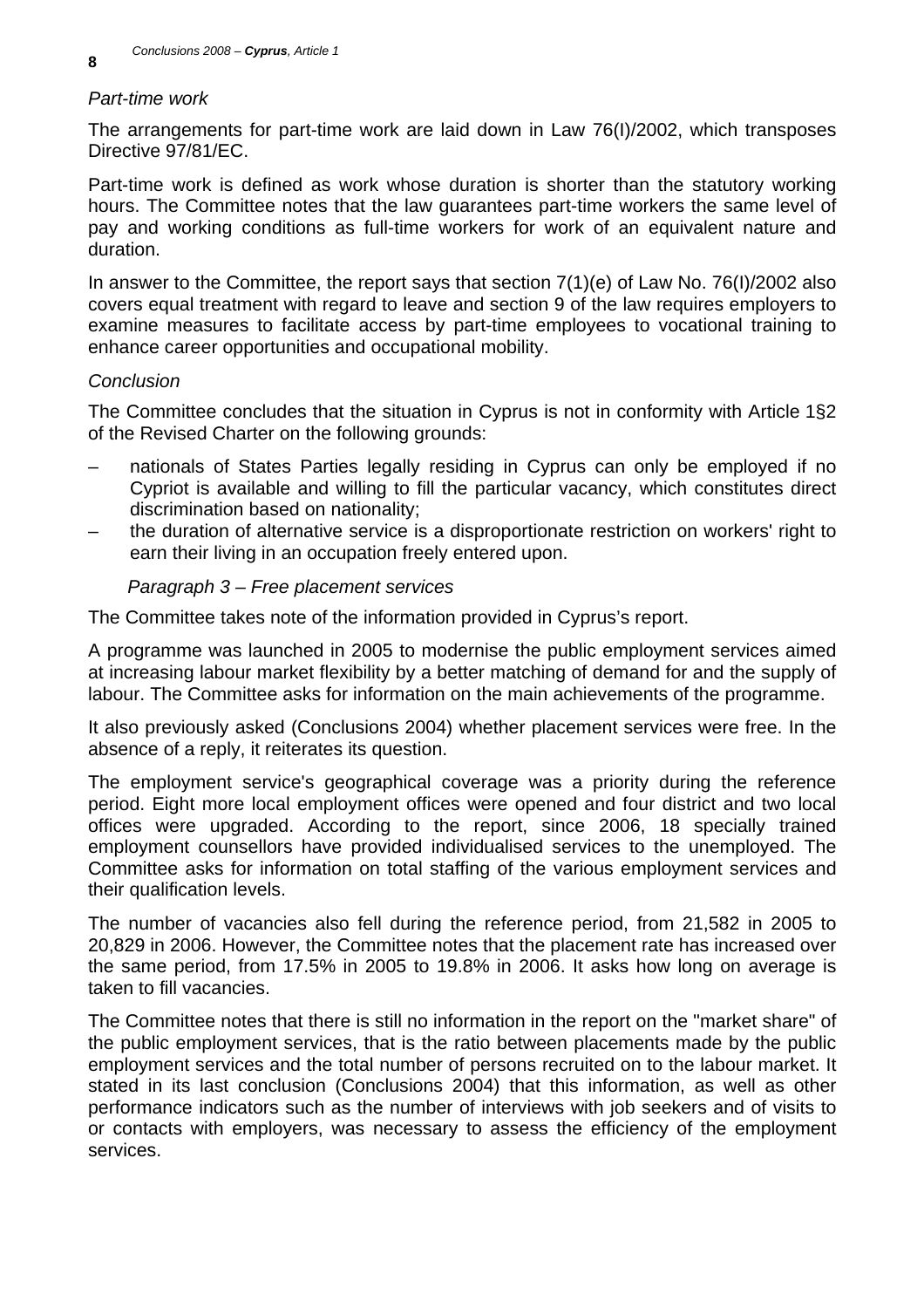#### *Conclusion*

The Committee concludes that the situation in Cyprus is in conformity with Article 1§3 of the Revised Charter.

#### *Paragraph 4 – Vocational guidance, training and rehabilitation*

The Committee takes note of the information provided in Cyprus's report.

As Cyprus has accepted Article 9, 10§3 and 15§1 of the Revised Charter, measures relating to vocational guidance, to vocational training and retraining of workers, and to guidance and vocational training for persons with disabilities are dealt with under these provisions.

In these conclusions, the Committee has considered that the situation with regard to vocational guidance (Article 9), and vocational guidance, education and training of persons with disabilities (Article 15§1), was in conformity with the Revised Charter.

However, concerning vocational training for workers (Article 10§3) the Committee holds that the situation is not in conformity with the Revised Charter on the grounds that it has not been established that the right to an individual leave for training and the right to vocational training for the unemployed are effectively guaranteed.

#### *Conclusion*

The Committee concludes that the situation in Cyprus is not in conformity with Article 1§4 of the Revised Charter.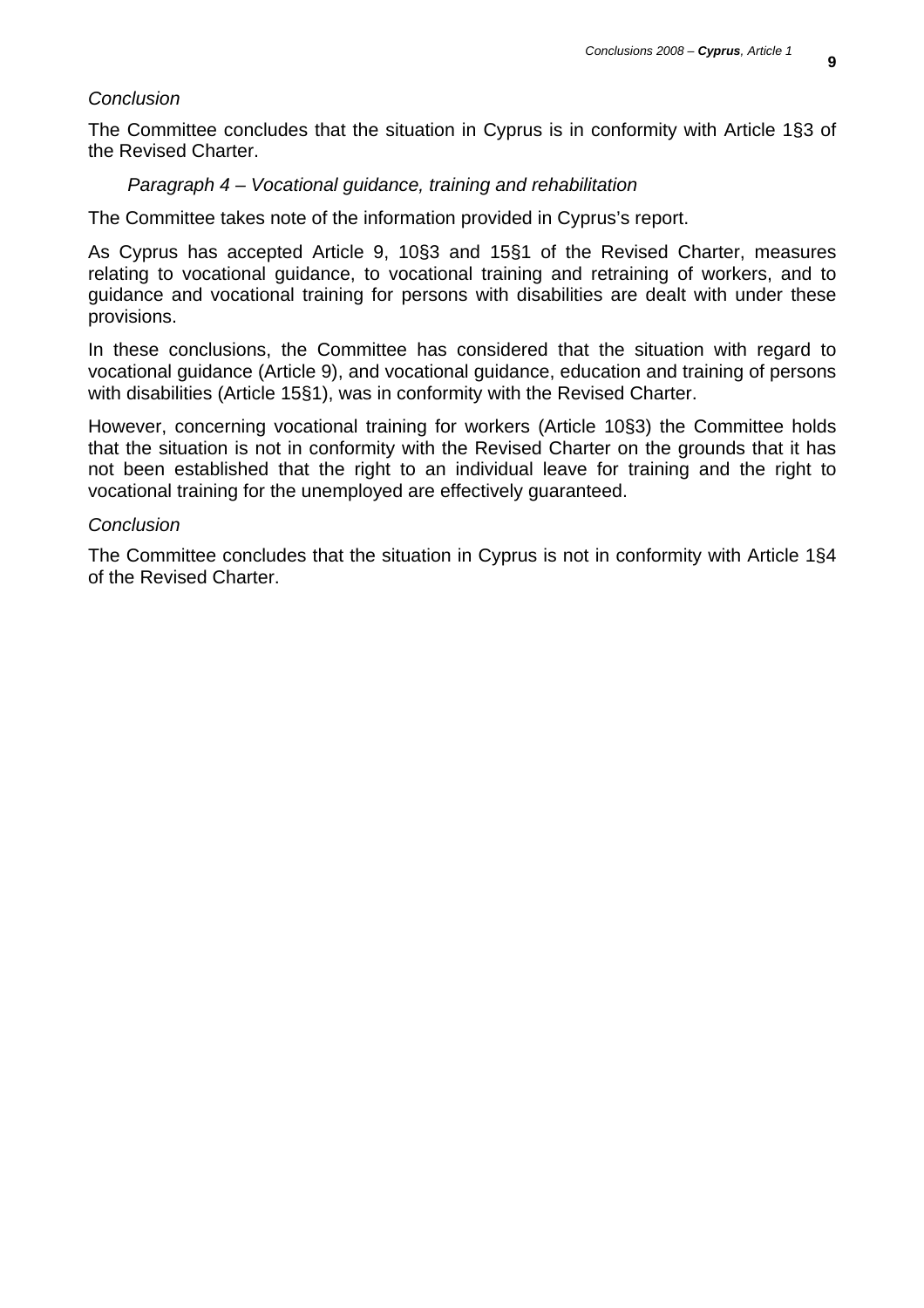# **Article 9 – The right to vocational guidance**

The Committee takes note of the information provided in Cyprus's report and notes that there have been no significant changes in the situation, which it has previously considered to be in conformity with the Revised Charter (Conclusions 2007).

As Cyprus has accepted Article 15 of the Revised Charter, measures relating to vocational guidance for persons with disabilities are dealt with under that provision.

*Vocational guidance in the education system* 

a. Functions, organisation and operation

Vocational guidance in the education system is provided by the counsellors and teachers of the Counselling and Career Education Service (CCES) of the Ministry of Education and Culture.

b. Expenditure, number of staff and number of persons assisted

Pupils in their last year of lower secondary school may attend career guidance classes in addition to individual counselling sessions.

The staff of the CCES was made up of 109 teachers in 2005-2006.

In the period from 2005 to 2006, vocational guidance sessions were attended by 18,562 lower secondary school pupils (66.38% of the total) and 22,147 general or technical upper secondary school pupils (78.67% of the total).

In the same period, public spending on vocational guidance of the CCES was about 3,200,000 Cypriot pounds (CYP;  $\epsilon$  5.48 million). This amount represents costs for salaries, for the publication and distribution of books and for the organization of seminars, training programs and conferences.

# *Vocational guidance in the labour market*

a. Functions, organisation and operation

As part of the process of improving and modernising the public employment services, careers counsellors were given special training to provide tailored vocational guidance to jobseekers based on their qualifications, skills and work aspirations.

As part of the modernisation process, geographical access to services was also improved through the establishment of eight new regional employment offices and the modernisation of four district offices and two local offices.

b. Expenditure, number of staff and number of persons assisted

The number of recipients of vocational guidance corresponds more or less to the number of jobseekers registered with district labour offices. In 2006, this number amounted to some 12,824 people, 7,087 of whom were women. There were 18 vocational guidance counsellors.

In 2006, spending on the operational units of the counsellors working for the public employment services was CYP 230,374 (about  $\epsilon$  395,000). Spending on these counsellors' wages amounted to CYP 197,914 (about € 339,000). According to the report, the amount of spending on vocational guidance by district and local employment offices cannot be calculated, as they also offer placement services.

In its previous conclusion, the Committee noted that Vocational guidance in the labour market is mainly provided by the Vocational Guidance Service (VGS) under the Labour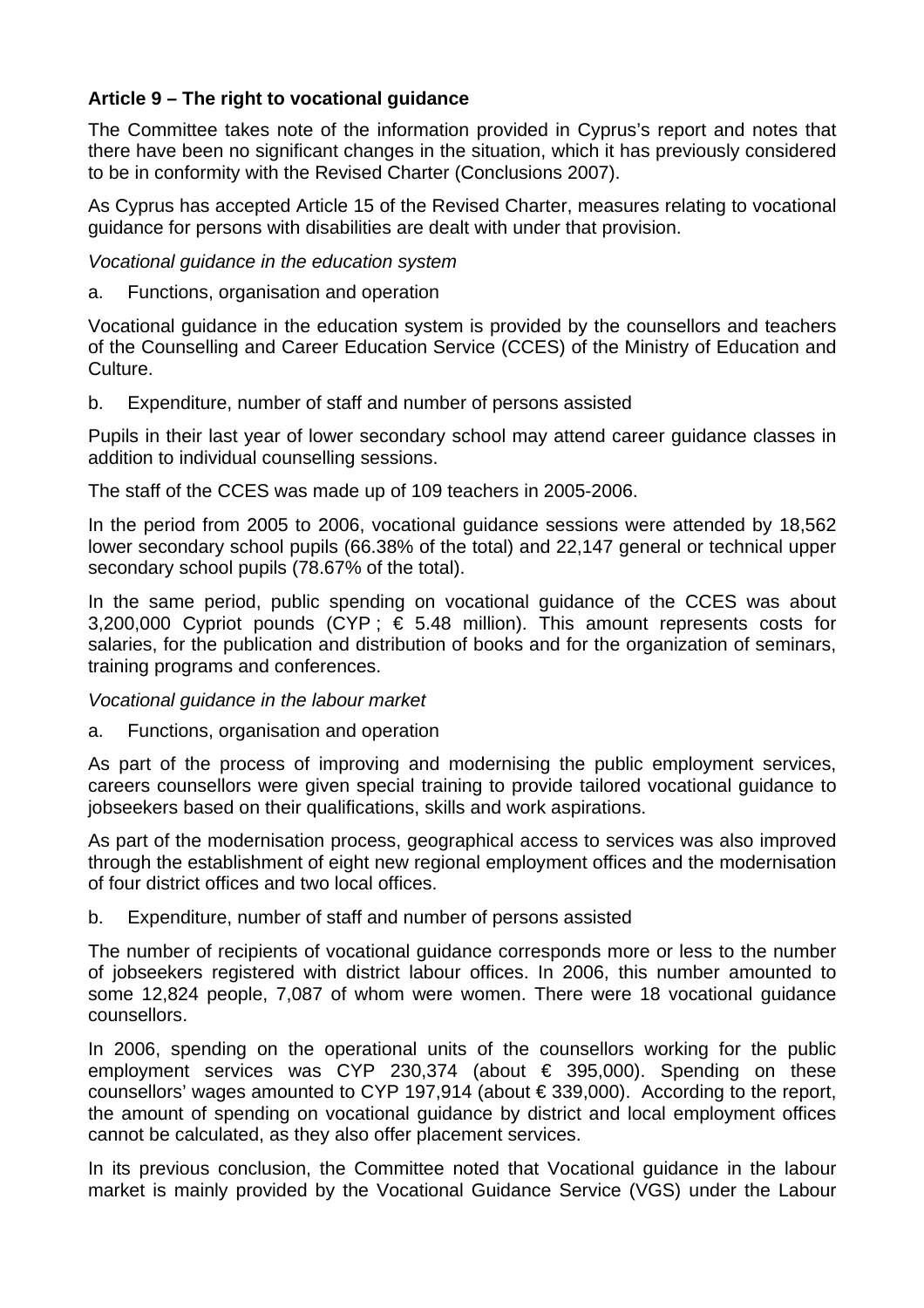Department of the Ministry of Labour and Social Protection, which has regional and district offices throughout the country. In lack of information, the Committee asks again what is the geographical distribution and the number of VGS offices in the country.

# *Conclusion*

The Committee concludes that the situation in Cyprus is in conformity with Article 9 of the Revised Charter.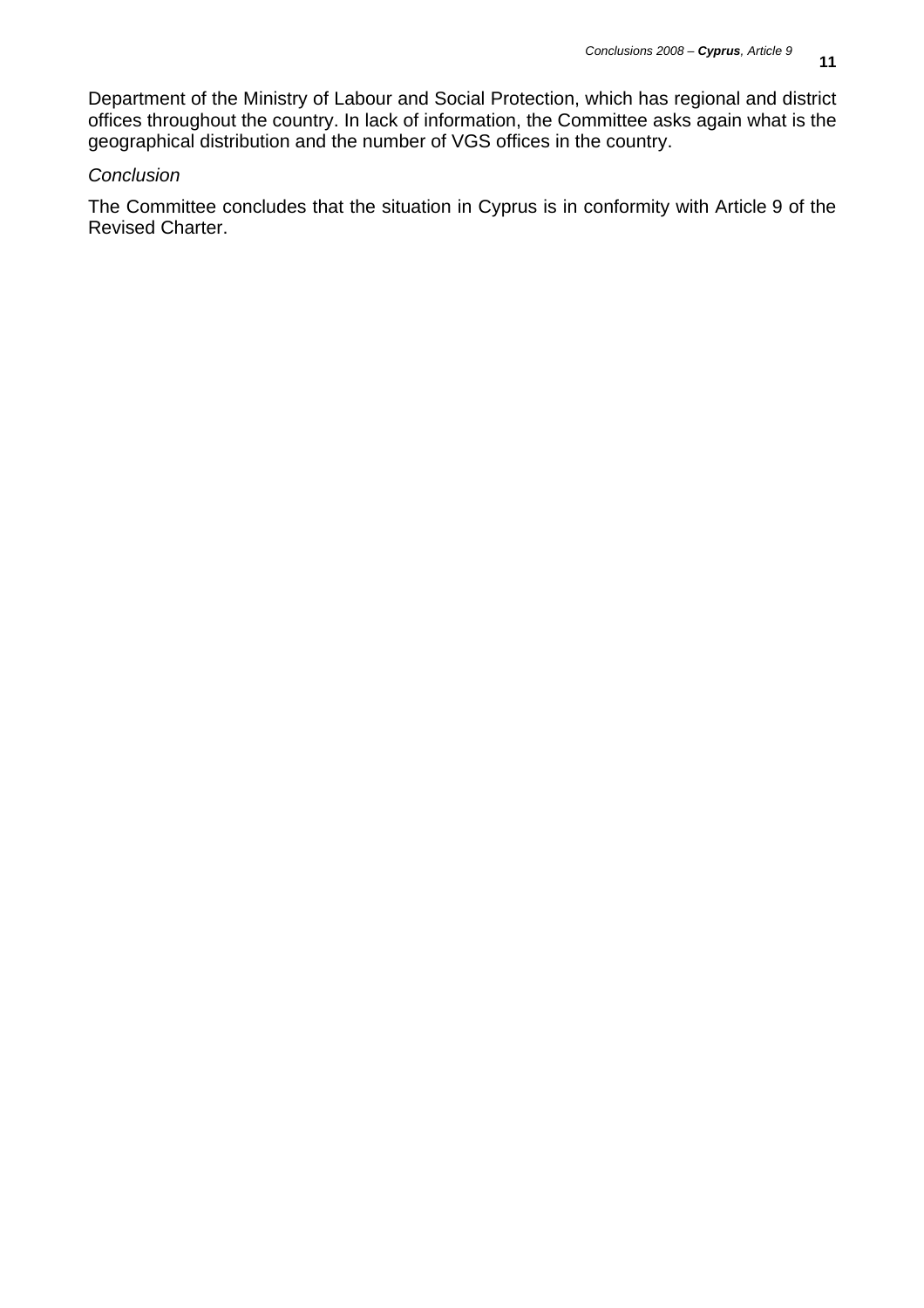# **Article 10 – The right to vocational training**

*Paragraph 1 – Promotion of technical and vocational training and the granting of facilities for access to higher technical and university education* 

The Committee takes note of the information provided in Cyprus's report.

As Cyprus has accepted Article 15, measures relating to training for persons with disabilities are dealt with under that provision.

## *Secondary and higher education*

The Committee notes from the report that the Examination Service of the Ministry of Education and Culture organises and supervises the annual examinations for entry to the Public Institutions of Higher and Tertiary Education. The new system was launched in 2006 and aims at integrating the final written examinations of the secondary education (*apolyterion*) and the entrance examinations to the higher education. The aim is the acquisition of both *apolyterion* and the eligibility for admission to the higher education institutions, based on the average allocating score.

The Committee notes from the report that vocational education and training is provided through the upper secondary technical and vocational education, the apprenticeship scheme, the afternoon and evening classes of technical schools, the training programmes subsidised by the Human Resource Development Authority (HRDA) and the public institutions of tertiary education. The Directorate of Secondary Technical and Vocational Education (STVE) is responsible for planning, organising, implementing and evaluating the educational programmes that are offered at public technical and vocational schools. Upper secondary technical and vocational education is offered in two directions, theoretical and practical. Graduates of both directions are awarded a Leaving Certificate which is equivalent to that obtained from other public schools of secondary general education and entitles students to pursue further studies at institutions of higher and tertiary education, or enter the labour market as skilled workers. The Committee recalls that under Article 10§1 the states are obliged to introduce mechanisms for the recognition/validation of knowledge and experience acquired in the context of training activity in order to achieve a qualification or to gain access to general, technical and university higher education on the basis of the sole criterion of individual aptitude. The Committee finds that the situation in Cyprus is in conformity with Article 10§1 of the Revised Charter on this point.

As regards the measures taken to ensure a close link between vocational guidance and training on the one hand and employment on the other, the Committee notes that the third year of studies in the Practical Stream combines a school-based environment with one day per week of work experience, where pupils follow a practical training programme. The industrial placement aims to provide pupils with specialised knowledge and skills gained under actual working conditions. In this way the programme contributes to the pupils´ smooth transition from school to work, the consolidation and implementation of the skills and competencies learned at school, the development of the professional ethics, attitudes and values required in the labour market and society in general and the creation of closer ties between the education and industrial training systems.

The policies, programmes and activities of the HRDA are aimed to reduce skill mismatches, improve mobility, provide increased opportunities for employment, widen the choice of career opportunities and facilitate the continuing training throughout working life to those already in employment, young people and those out of work, thereby supporting, encouraging and promoting lifelong learning.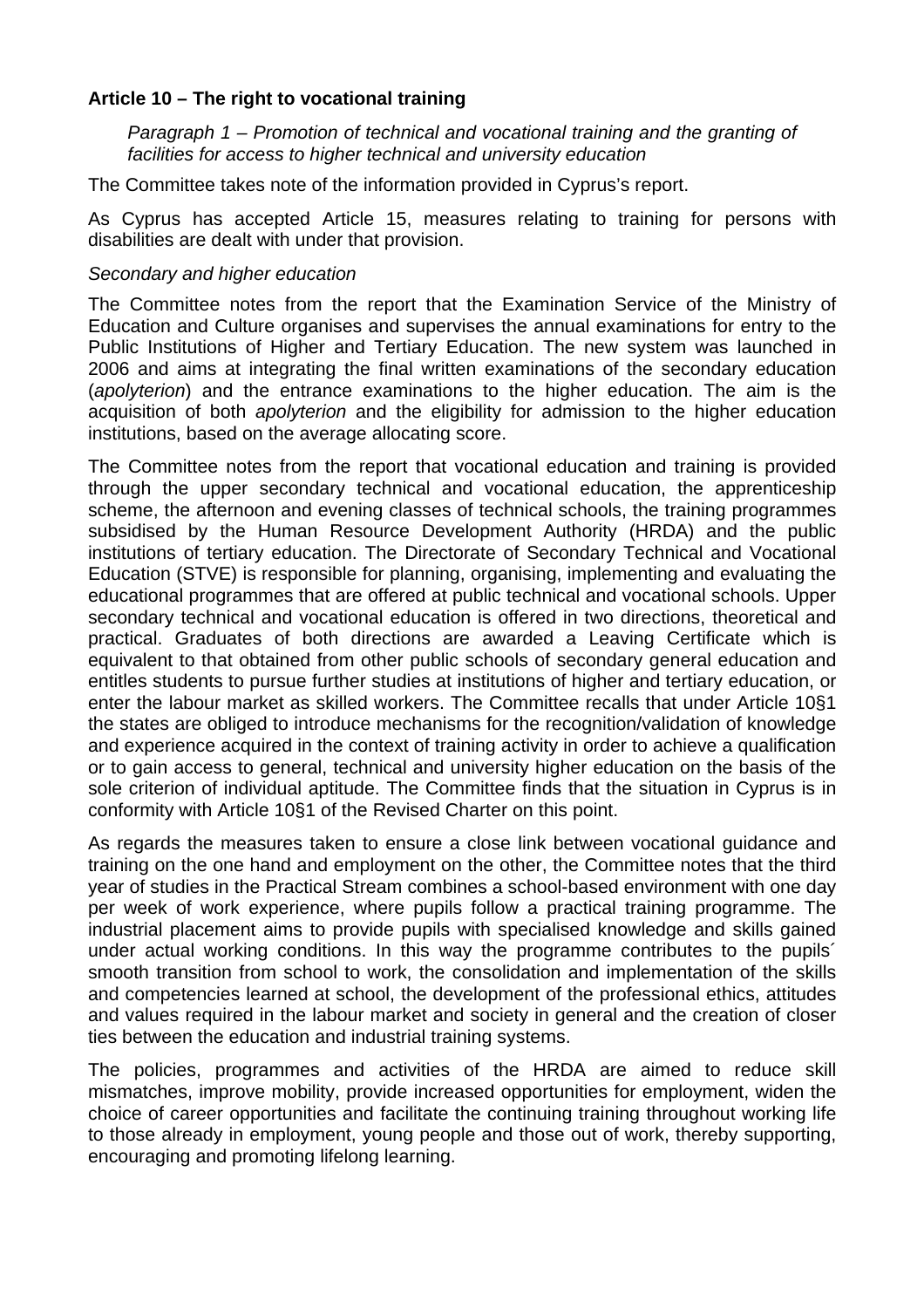## *Measures to facilitate access to education and their effectiveness*

The Committee notes that there has been no change as regards the number of education institutions and teachers.

The total amount of public expenditure on technical and vocational education in 2005 reached € 13.1 million. Overall expenditure by the HRDA, which is the national agency for training and development, on human resource training and development activities over the two-year period (2005-2006) amounted to more than € 21.7 million. The Committee asks what is the total spending on vocational education as a percentage of GDP.

In its previous conclusion the Committee asked whether nationals of other States party lawfully resident or regularly working in Cyprus enjoyed equal access to secondary and higher education. In this respect the Committee notes from the report that regardless of their nationality, race, gender, religion or physical disability, all pupils who have completed the third year of Gymnasium successfully and have obtained a Leaving Certificate, are eligible to study in the mainstream STVE. In addition, pupils who come from other countries or from private English schools can attend STVE programmes, provided that they succeed in the special entrance exams. Equality of access to vocational training for all is ensured both by the law and policies of the HRDA. The participation of nationals other than Cypriots in training activities subsidized by the HRDA is governed by the same conditions and regulations as for Cypriots. The Committee asks again whether there are any restrictions to access higher education, other than language and general entry examinations, for nationals of other States party.

#### *Conclusion*

The Committee concludes that the situation in Cyprus is in conformity with Article 10§1 of the Revised Charter.

#### *Paragraph 2 – Apprenticeship*

The Committee takes note of the information provided in Cyprus's report and refers to its previous conclusions (Conclusions 2005 and 2007) for a general description of the apprenticeship system.

As regards the reference period, the Committee notes that since 1/1/2006, by the decision of the Council of Ministers, the Cyprus Productivity Centre has become the competent authority for managing the Apprenticeship Scheme with a mandate to introduce improvements to the existing scheme and to design a New Modern Apprenticeship with the involvement of social partners.

In reply to its question, the Committee notes from the report that there are various Committees responsible for supervising the apprenticeship scheme. The members of these Committees are appointed by the Apprenticeship Board. The Minister of Labour and Social Insurance appoints apprenticeship system inspectors on an annual basis, one in each district and for each specialisation in order to ensure both the quality and quantity of the apprentices' practical training in industry.

In 2005 and 2006, the Human Resource Development Authority (HRDA) subsidised the apprenticeship training of 271 and 212 apprentices respectively, while subsidies to companies employing apprentices amounted to  $\epsilon$  284,342 and  $\epsilon$  277,041 respectively. During the same period the HRDA subsidised the practical training of 749 students and school-students in companies in the amount of €525,420.

The report provides the gross participation rate in the apprenticeship scheme for 2002/2003 which amounted to 1.2% and which represents the percentage of the total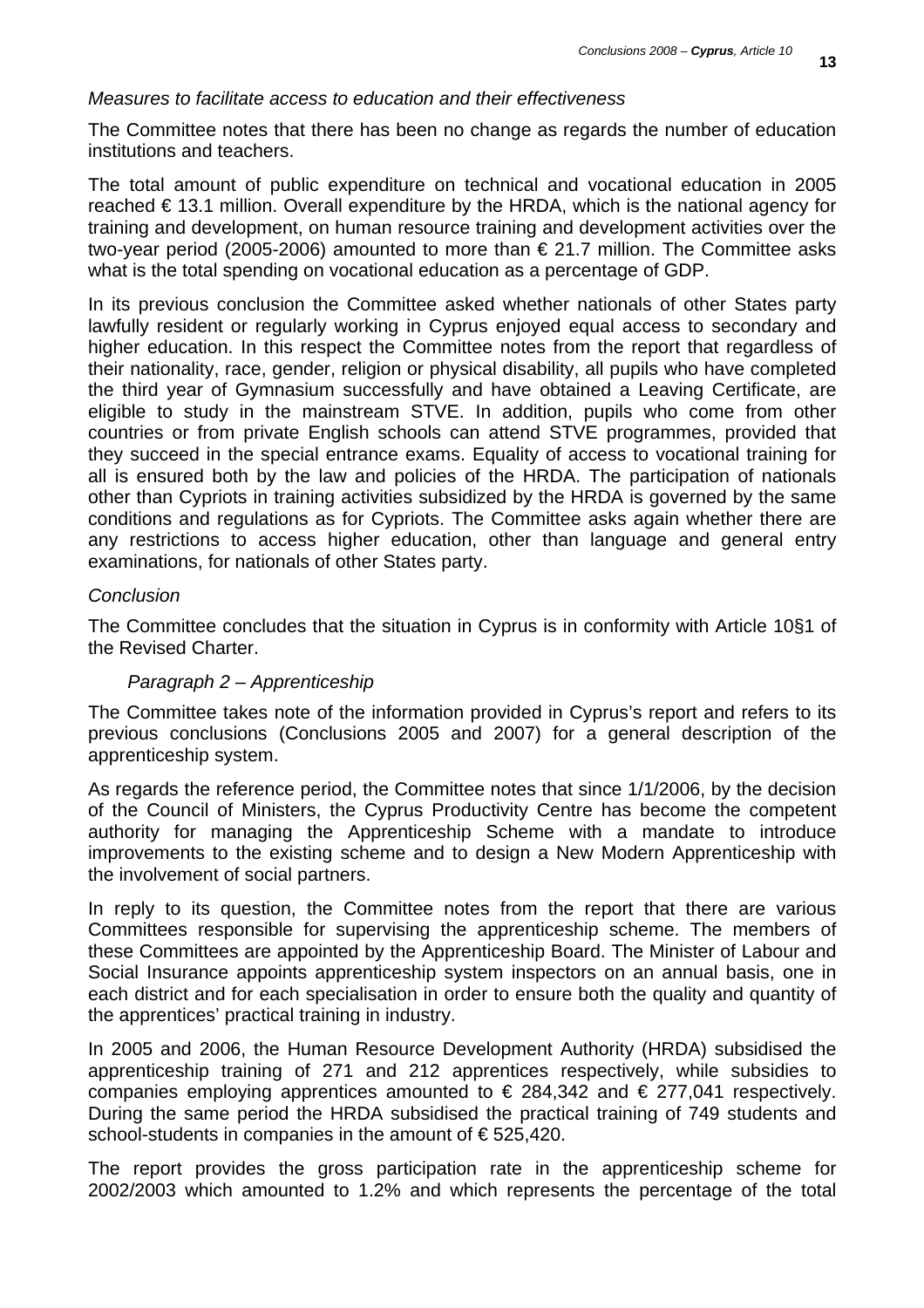number of apprentices in the programmes out of the population in the age group of 16-19 (it amounted to 1.6% for the age group of 15-17). The Committee notes that this percentage has been declining since 1990. It asks that the next report provide this information for the reference period.

In its previous conclusion the Committee asked what rules were governing the termination of apprenticeship contracts and what was the remuneration of apprentices. The Committee repeats these questions.

The Committee concludes that the situation in Cyprus is in conformity with Article 10§2 of the Revised Charter.

# *Paragraph 3 – Vocational training and retraining of adult workers*

The Committee takes note of the information provided in Cyprus's report and refers to its previous conclusions (Conclusions 2005 and 2007) for a general description of the vocational training system.

# *Employed persons*

According to the report the vocational training system in Cyprus expressly provides for the training and retraining of adult workers. In its previous conclusion the Committee asked what was the level of participation in training programmes. The Committee notes that according to the Human Resource Development Authority (HRDA) 53,326 persons participated in continuing training programme in 2005 and 57,172 in 2006. The Committee notes from the report that CVET programmes are mainly targeted at working individuals as well as unemployed people who have not completed successfully lower secondary education or those who have but wish to acquire technical knowledge and skills in a specialty other than their original one.

The Committee asked for two consecutive times (Conclusions 2005 and 2007) whether and under what conditions employed workers were entitled to individual training or retraining leave. The Committee recalls that Article 10§3 requires the existence of legislation on individual leave for training. The Committee examines its characteristics, in particular the length, the remuneration, and the initiative to take it. Since the report again does not provide this information, the Committee holds that it has not been established that the right to an individual leave for training is guaranteed.

# *Unemployed persons*

The Committee notes from Eurostat that the unemployment rate stood at 5.2% in 2005 and 4.6% in 2006 which is lower than the EU-15 average (8.1% and 7.7% respectively). The Committee asked for two consecutive times (Conclusions 2005 and 2007) what was the percentage of the unemployed participants in the training programmes out of the total number of unemployed, as well as public expenditure, as a percentage of GDP, on training measures for the unemployed. Since the report again does not provide this information, the Committee holds that it has not been established that the right to vocational training for the unemployed is effectively guaranteed.

# *Conclusion*

The Committee concludes that the situation in Cyprus is not in conformity with Article 10§3 of the Revised Charter on the grounds that it has not been established :

- that the right to an individual leave for training is guaranteed;
- that the right to vocational training for the unemployed is effectively guaranteed.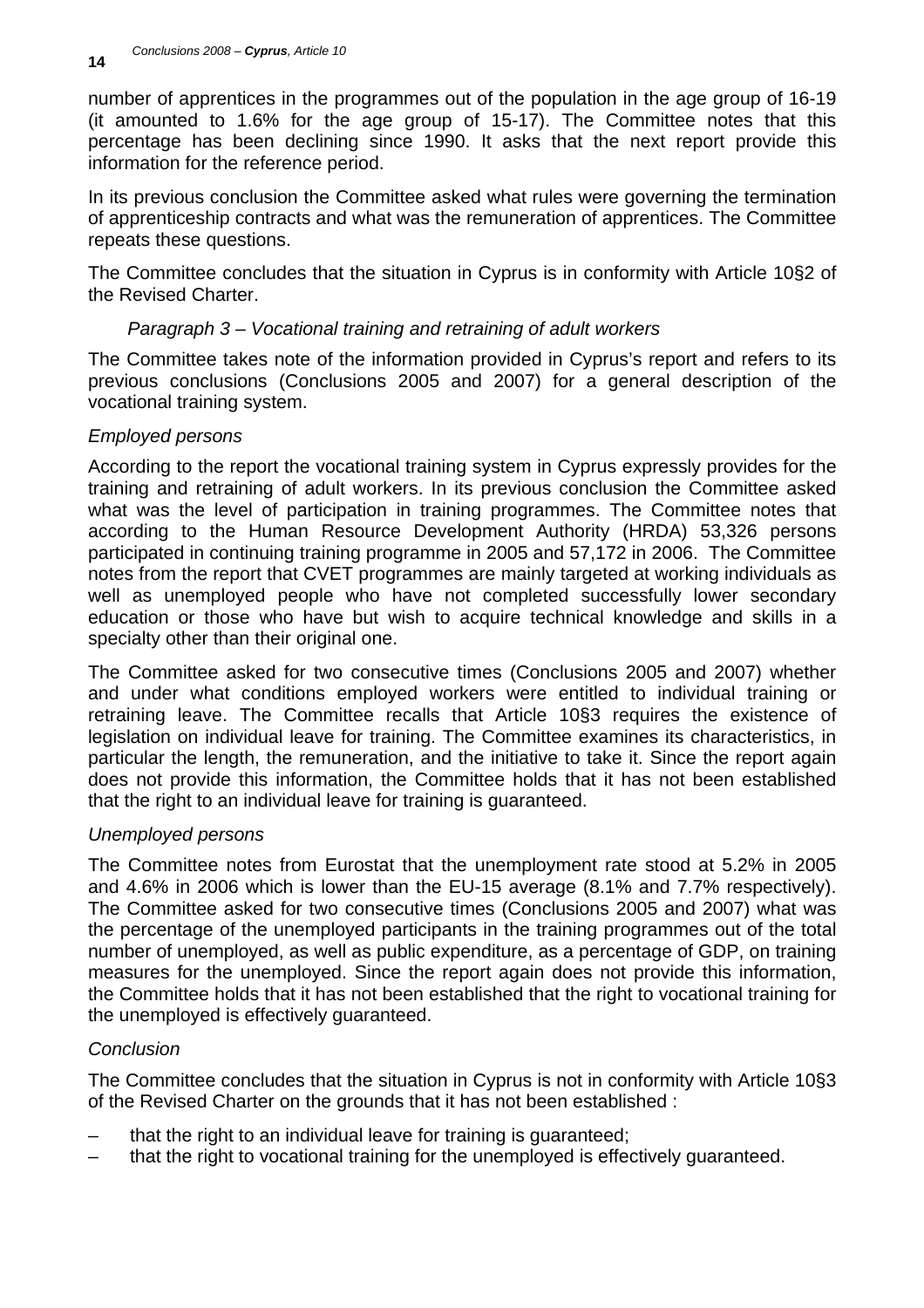## *Paragraph 4 – Long term unemployed persons*

The Committee takes note of the information provided in Cyprus's report.

In its previous conclusions (Conclusions 2005 and 2007), the Committee asked for two consecutive times what types of vocational training were available for the long-term unemployed and what was the percentage of the long-term unemployed people who participated in training programmes out of the total number of long-term unemployed.

Since the report again does not provide this information, the Committee holds that it has not been established that the right to vocational training for the long-term unemployed is effectively guaranteed.

## *Conclusion*

The Committee concludes that the situation in Cyprus is not in conformity with Article 10§4 of the Revised Charter on the grounds that it has not been established that the right to vocational training for the long-term unemployed is effectively guaranteed.

## *Paragraph 5 – Facilities*

The Committee takes note of the information provided in Cyprus's report.

## *Fees and financial assistance (Article 10§5 a and b)*

In its previous conclusions (2005 and 2007), the Committee asked for detailed information on the financial aid system available to higher education students and on the conditions under which it is granted. It notes that the report does not provide this information.

However, the Committee notes from Eurybase (2006/07) that, for example, the fees for Cypriot (and other EU) undergraduate level students at the University of Cyprus total 1,000 Cypriot pounds (CYP;  $\epsilon$  1,600) per semester and these are paid in full by the State. The fees for international (other than EU) undergraduate students are € 3,200 per semester. In the Open University of Cyprus the tuition fees for undergraduate international (other than EU) students are set at 700 CYP ( $\in$  1,120) while Cypriot and EU citizens do not pay any fees.

In its previous conclusion the Committee noted that nationals of other States Party are eligible for financial assistance under the same conditions as Cypriots. However, having observed the information contained in the Eurybase report, the Committee notes that it is not clear whether the equal treatment of nationals of non-EU States Parties lawfully resident or regularly working in Cyprus with respect to fees and financial assistance in higher education is guaranteed. The Committee recalls that according to the Appendix to the Charter, equality of treatment in these matters shall be provided to nationals of other Parties lawfully resident or regularly working on the territory of the Party concerned. This implies that no length of residence should be required from students and trainees admitted to reside in any capacity other than being a student or a trainee, or having authority to reside in reason of their ties with persons lawfully residing, on the territory of the Party concerned before starting training. This does not apply to students and trainees who, without having the above-mentioned ties, entered the territory with the sole purpose of attending training. The Committee therefore asks whether this is the case in Cyprus. In the meantime it reserves its position on this point.

# *Training during working hours (Article 10§5 c)*

The Committee notes that in the reference period there have been no changes to the situation it has previously considered (Conclusions 2005 and 2007) to be in conformity with the Revised Charter.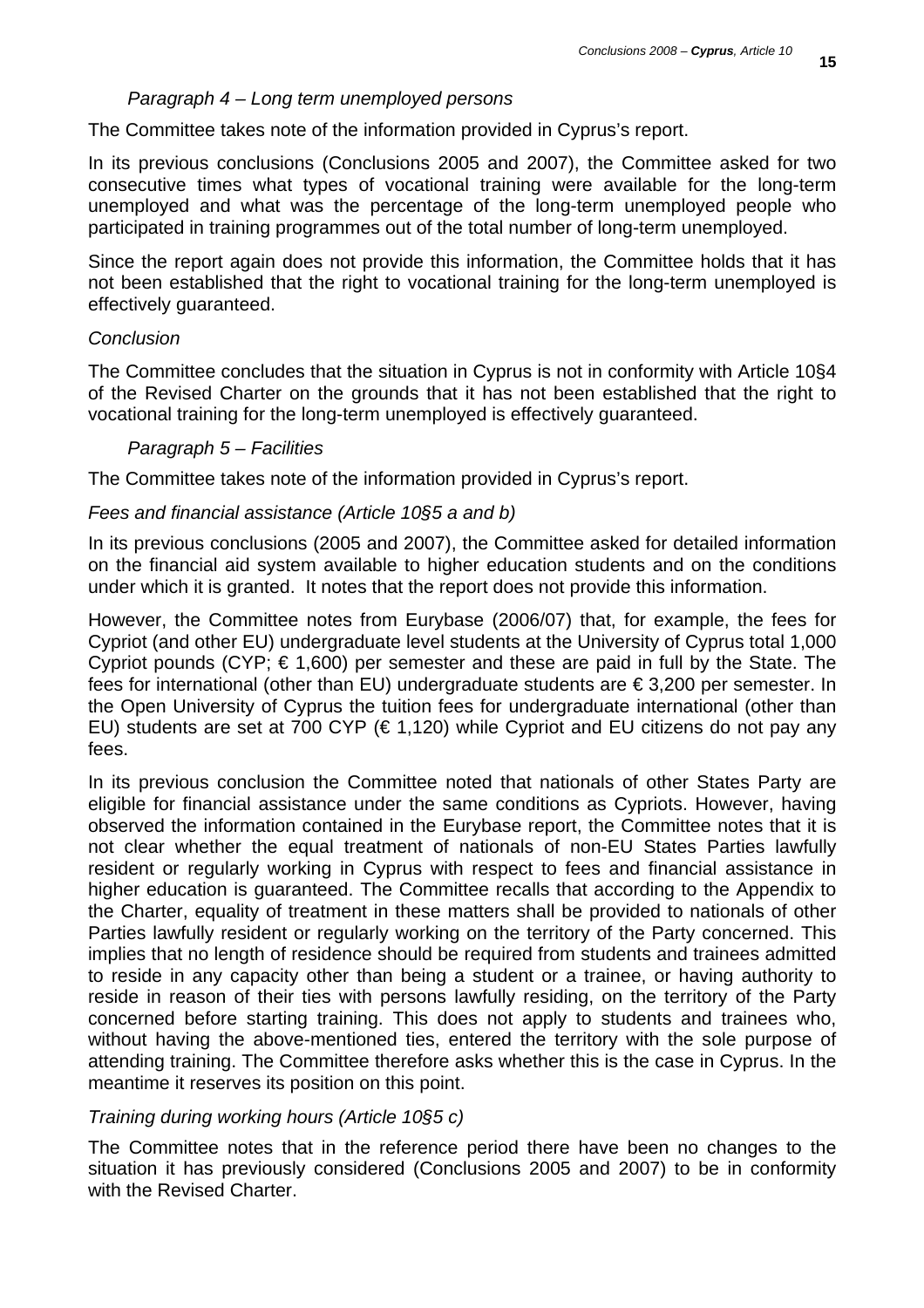# *Efficiency of training (Article 10§5 d)*

The Committee notes that in the reference period there have been no changes to the situation which it has previously considered (Conclusions 2005 and 2007) to be in conformity with the Revised Charter.

# *Conclusion*

Pending receipt of the information requested, the Committee defers its conclusion.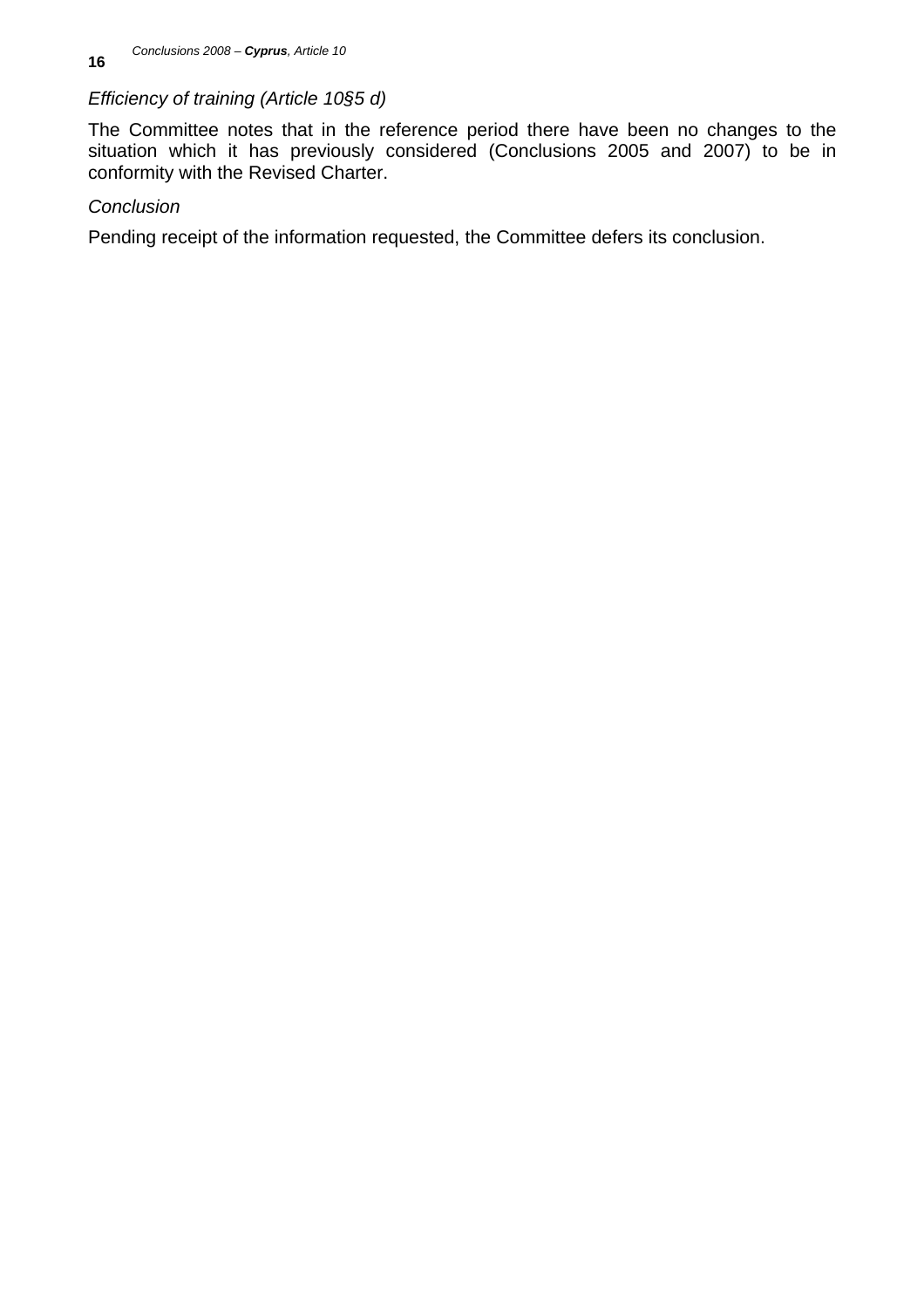# **Article 15 – The right of persons with disabilities to independence, social integration and participation in the life of the community**

# *Paragraph 1– Education and training for persons with disabilities*

The Committee takes note of the information provided in Cyprus's report and the additional information submitted by the Government on 18 March 2008 in reply to further questions addressed to it by the Committee.

It notes that according to the report, during the reference period up-dated figures were not yet available as regards:

- the total number of persons with disabilities, including the number of children;
- the number of students with disabilities following mainstream vocational facilities;
- the number of adults with disabilities participating in mainstream vocational training facilities and the possibilities for them to transfer from special to mainstreaming vocational training facilities.

The Committee points out that should this information not be provided in the next report, nothing will establish that the situation of Cyprus is in conformity with Article 15§1.

# *Anti-discrimination legislation*

In its previous conclusion (Conclusions 2007), the Committee asked whether the Law on Education and Training of Children with Special Needs (Law No. 113(I)/1999) conferred an effective remedy on those who were found unlawfully excluded or segregated or otherwise denied an effective right to education. According to the additional information provided by the Government, parents of children with special educational needs may appeal (within thirty days) against the decisions taken by the Special Education and Training District Committee. Following such appeal, if the Committee's decision is confirmed, parents may still appeal to the higher body (the Central Committee for Special Education and Training.

As regards the explicit prohibition by law of discrimination based on disability in education and training, the Committee notes from another source<sup>[1](#page-16-0)</sup> that Law No. 42(I)/2004 on the combating of racial and other kinds of discrimination (Commissioner for Administration) includes non-discrimination on the ground of "special needs" (terminology used by the Law to refer to persons with disabilities). The Law establishes that the Commissioner for Administration is the national Equality Body empowered, *inter alia,* with the task of promoting equality of opportunity in numerous areas including education and access to vocational training.

# *Education and vocational training*

l

The Committee notes from the same source mentioned above that in 2006 the Equality Body examined complaints of lack of suitable accommodation for dyslexic children in exams. In its decision dated 31 October 2006, the Equality Body criticised the Pancyprian School Exams Law (Law No. 22(I)2006). It found that this Law and the one on Education and Training of Children with Special Needs (Law No. 113(I)/1999) introduced indirect discrimination on the ground of special needs in the field of education and asked the Attorney General to revise the laws. The Committee notes from the additional information submitted by the Government in reply to its specific questions in this regard that the 22(I)2006 Law was amended with regard to national exams following the Equality Body's

<span id="page-16-0"></span> $1$  Cyprus Country Report on measures to combat discrimination (Directives 2000/43/EC and 2000/78/EC), State of affairs up to 8 January 2007. Report drafted by Nicos Trimikliniotis for the European Network of Legal Experts in the non-discrimination field, available at: [http://europa.eu.int/comm/employment\\_social/fundamental\\_rights/policy/aneval/mon\\_en.htm](http://europa.eu.int/comm/employment_social/fundamental_rights/policy/aneval/mon_en.htm)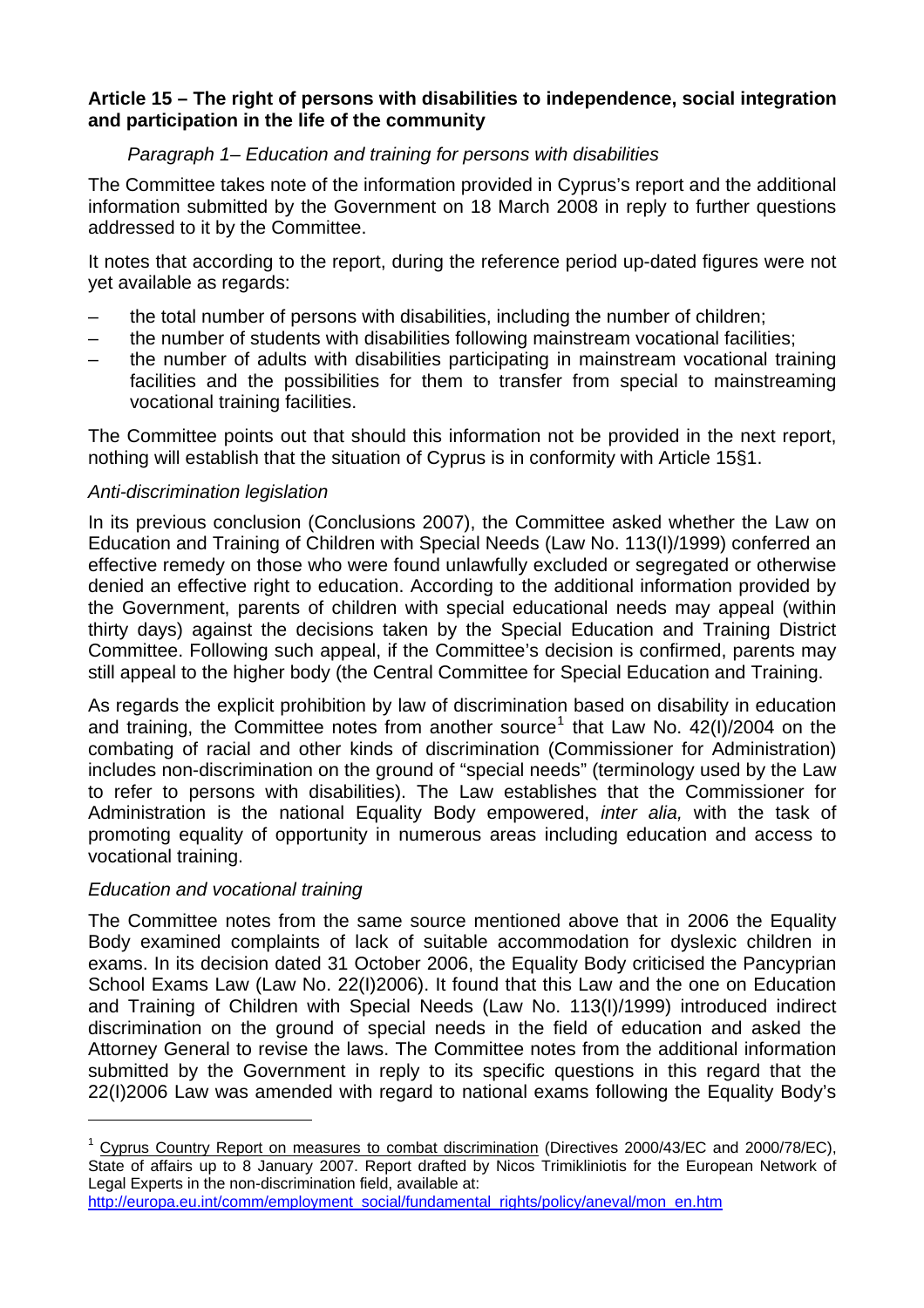recommendations and specific instructions concerning the use of computers with a speller and other facilities have been addressed to all Special Education and Training Committees. The Committee requests the next report to highlight any envisaged or adopted amendment of the Law on Education and Training of Children with Special Needs.

The Committee also notes that in 2006 a governmental body applied to the Equality Body for an opinion as to whether terminating the training of a trainee who had acquired a disability during training would constitute discrimination prohibited by law. On 20 September 2006, the Equality Body held that it would indeed amount to less favourable treatment, which is prohibited by law, and recommended that the issue of training be seen separately from the issue of employment for a specific task.<sup>[1](#page-17-0)</sup> The Committee wishes the next report to provide information on any follow-up to this decision of the Equality Body.

Finally, the Committee asks the next report to also indicate whether persons with disabilities or other bodies lodged any other complaint with the Equality Body regarding their effective right to access education or vocational training. It also asks whether the Equality Body carried out any investigation or survey in this regard and what were the conclusions thereof.

# *Conclusion*

l

Pending receipt of the information requested, the Committee concludes that the situation in Cyprus is in conformity with Article 15§1 of the Revised Charter.

## *Paragraph 2– Employment of persons with disabilities*

The Committee takes note of the information provided in Cyprus's report.

According to the report, no up-dated figures were yet available during the reference period as regards:

- the number of persons with disabilities integrated in the ordinary labour market;
- the general rate of progress of persons with disabilities from sheltered employment into the ordinary labour market.

The Committee reiterates its request for such figures.

# *Anti-discrimination legislation*

As regards the Committee's previous requests for information (Conclusions 2005 and 2007) on the right of persons with disabilities to seek remedies against discrimination under the existing non-discrimination legislation, the report indicates that complaints may be lodged with courts and that these may impose the payment of fines for discriminatory behaviour, treatment or practice.

Moreover the Committee also notes from the report prepared by the European Network of Legal Experts in the non-discrimination field, that "all the anti-discrimination provisions found in the Cypriot law are enforceable in the public and the private domain against the state and against private individuals, in accordance with the judgement in the case of Yiallourou v. Evgenios Nicolaou (Judgment of 2001 of the Supreme Court of Cyprus), where the court ruled that all rights guaranteed under the constitution are directly applicable in the public and private sphere. However, given the long time and high costs involved in litigation, this principle is hardly ever utilised in practice. By contrast, the

<span id="page-17-0"></span> $<sup>1</sup>$  Idem p. 13. See also European Anti-discrimination Law Review, No. 5 – 2007, News from the EU Member</sup> States, Cyprus (p. 64).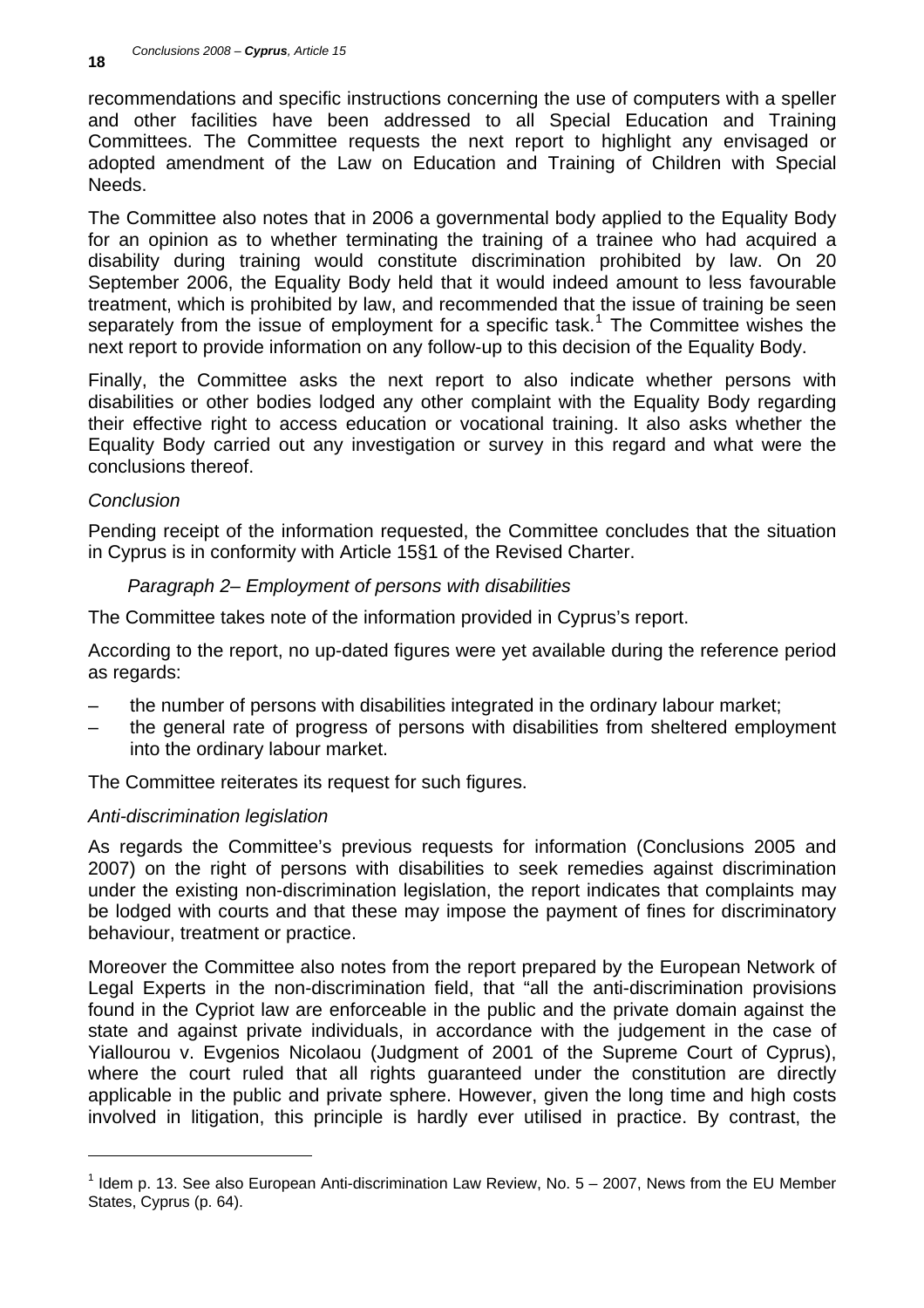procedure of applying to the Equality Body to investigate complaints of discrimination is simple, cost free and widely used."<sup>[1](#page-18-0)</sup>

The Equality Body is competent to handle claims regarding discrimination in the workplace, such as conditions for access to employment, self-employment and occupation, employment and working conditions (including dismissal and pay) and membership or/and involvement in an organization of workers and employers. However, according to information collected by the European Network of Legal Experts, the Equality Body is empowered to impose fines, which are very low and offer little deterrence to potential perpetrators. It is therefore not possible to assess whether or not such sanctions are adequate, effective, proportionate and dissuasive. Moreover, there have not been any cases yet in Court on this issue.<sup>[2](#page-18-1)</sup>

As regards its request (Conclusions 2007) to indicate whether there is an obligation for the employer to adjust working conditions, how reasonable accommodation is implemented in practice and whether there is case law on the issue, the Committee notes that the report does not provide a reply but observes from the European Network of Legal Experts' report that "The law does not provide that failure to meet the duty of reasonable accommodation amounts to discrimination. (…) The test of reasonableness is much wider in the Cyprus law than in the Employment Directive (…) and clearly falls short of creating a full-blown mandatory regime. No case has actually been examined in court so far to assess how courts would determine whether accommodation is 'reasonable' or whether it imposes a 'disproportionate burden'. When comparing the provisions under the Directive, which provide for a test of whether 'such measures would impose a disproportionate burden on the employer' to the criterion introduced into Cyprus law regarding the socio-economic situation of the disabled (Article 9), the disparity between the Cyprus law and the Employment Equality Directive is apparent".

The Committee asks the next report to comment on the above-quoted findings of the European Network of Legal Experts in the non-discrimination field, while informing it about any amendments to Law 57(1)/2004 on Persons with Disabilities and Law No. 42(I)/2004 on the combating of racial and other kinds of discrimination (Commissioner for Administration) and any measure taken in practice to implement reasonable accommodation.

## *Measures to promote employment*

With regard to measures to promote employment of persons with disabilities in the ordinary market, the report and another governmental source<sup>[3](#page-18-2)</sup> highlight the implementation of the following new schemes, co-financed on an equal basis by the European Social Fund and the Republic of Cyprus:

– the scheme for the vocational training of persons with severe disabilities to help their integration to the labour force and society in general;

l

<span id="page-18-0"></span><sup>&</sup>lt;sup>1</sup> See p. 5 of the Executive summary of the Cyprus Country Report on measures to combat discrimination (Directives 2000/43/EC and 2000/78/EC), State of affairs up to 8 January 2007. Report drafted by Nicos Trimikliniotis for the European Network of Legal Experts in the non-discrimination field, available at: [http://europa.eu.int/comm/employment\\_social/fundamental\\_rights/policy/aneval/mon\\_en.htm](http://europa.eu.int/comm/employment_social/fundamental_rights/policy/aneval/mon_en.htm).

<span id="page-18-1"></span> $2$  Idem pp. 6 and 7.

<span id="page-18-2"></span> $3$  Cyprus, Ministry of Justice and Public Order, Brief report on issues concerning the fight against discrimination, January 2008, available at:

[http://www.mjpo.gov.cy/MJPO/MJPO.nsf/0e1012448b5b9766c2256ede00482425/b0fc8c0fcf7db557c2256f0](http://www.mjpo.gov.cy/MJPO/MJPO.nsf/0e1012448b5b9766c2256ede00482425/b0fc8c0fcf7db557c2256f0a0037f720/$FILE/briefCyreport_2008.doc) [a0037f720/\\$FILE/briefCyreport\\_2008.doc](http://www.mjpo.gov.cy/MJPO/MJPO.nsf/0e1012448b5b9766c2256ede00482425/b0fc8c0fcf7db557c2256f0a0037f720/$FILE/briefCyreport_2008.doc)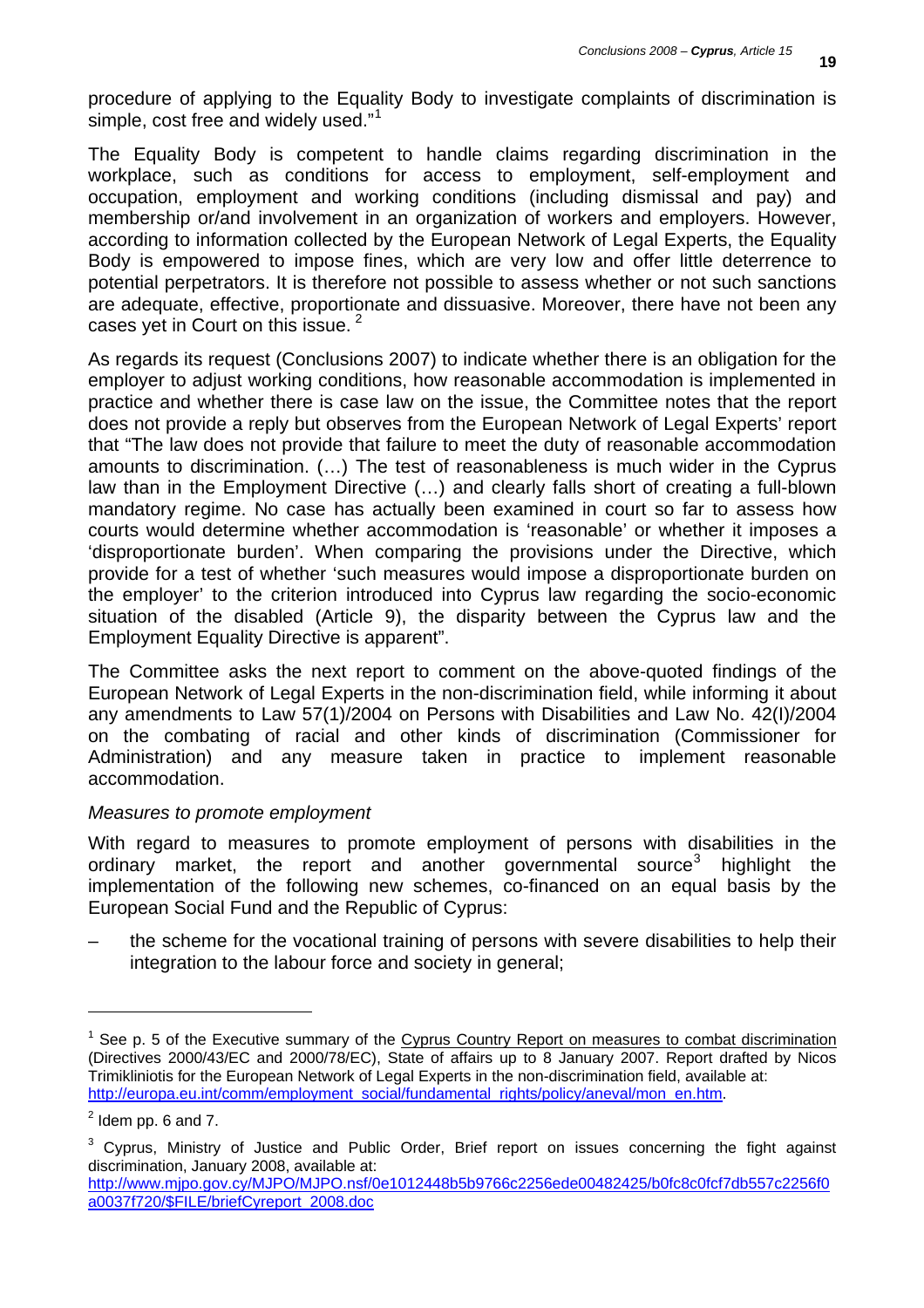- the scheme through which incentives are offered to employers to facilitate the employment of persons with disabilities in the private sector, through subsidisation of part of their labour costs and a subsidy to make any adjustments necessary to the workplace;
- the scheme for setting up small business units, through subsidisation and grants.

The Committee reiterates its request for information on how many persons with disabilities are integrated in the ordinary labour market, including through the programmes recalled in its previous conclusion as well as through these new schemes. Meanwhile, it reserves its position on the conformity of the situation and points out that should the requested information not be provided in the next report, nothing will establish that the situation is in conformity with Article 15§2.

The Committee notes in response to its questions on the fact that a priority of employment reserved to persons with disabilities should not be restricted to a specific category of persons for one sole profession (such as people with visual impairment being hired as telephone operators), the report clarifies that "persons with visual impairment can choose and have a priority in a job they prefer".<sup>[1](#page-19-0)</sup> The Committee asks the next report to provide any relevant example of good practice in this regard as a study<sup>[2](#page-19-1)</sup> on the employment experiences of higher education graduates with disabilities in Cyprus acknowledges the persistence of significant barriers in their employment (especially for the visually impaired) as well as a high degree of frustration (jobs felt not to match qualifications).

As to sheltered employment, the Committee reiterates that Article 15§2 of the Charter requires that persons with disabilities be employed in an ordinary working environment; therefore sheltered employment facilities must be reserved for those persons who, due to their disability, cannot be integrated into the open labour market. They should aim nonetheless to assist their beneficiaries to enter the open labour market.

In this context, the Committee requests the next report to comment on the following critical in the EU report on the situation of fundamental rights in Cyprus as regards the *Christos Stelios Ioannou Foundation* (sheltered employment) voiced: "the philosophies, policies and practices of the Foundation do not reflect the current international consensus on good practice, as (…) (a) too many clients are congregated on a single site, which has in effect become a permanent placement; (b) there is not enough movement of the clients from the central site into community settings and (c) not enough support is available to enable those who are not Foundation clients to work and live in the community. Figures show that out of the 156 current clients between the ages of 18 to 57, 98 (63%) have been attending since 1990 and 44 (28%) since the Foundation was established in 1983. 60 people have been successfully rehabilitated into the community in the 17 years since the Foundation was established – this would average out at three persons per year. These figures suggest that the Foundation is providing what is in effect a permanent placement for a significant number of clients."<sup>[3](#page-19-2)</sup>

l

<span id="page-19-0"></span><sup>&</sup>lt;sup>1</sup> See p. 70, 5<sup>th</sup> National Report on the implementation of the European Social Charter (revised) submitted by the Government of Cyprus.

<span id="page-19-1"></span> $2$  "Employment experiences of people with disabilities in Cyprus" by K. Hadjikakou and D. Hartas, International Journal of Disability, Community & Rehabilitation, Volume 6, No. 1, 2007, published at: [www.ijdcr.ca.](http://www.ijdcr.ca/)

<span id="page-19-2"></span> $3$ See p. 84 of the report submitted to the EU Network of Independent Experts on Fundamental Rights by Achilleas Demetriades on 15 December 2005 (reference: CFR-CDF/CY/2005). The documents of the Network may be consulted at:

[http://www.europa.eu.int/comm/justice\\_home/cfr\\_cdf/index\\_en.htm](http://www.europa.eu.int/comm/justice_home/cfr_cdf/index_en.htm)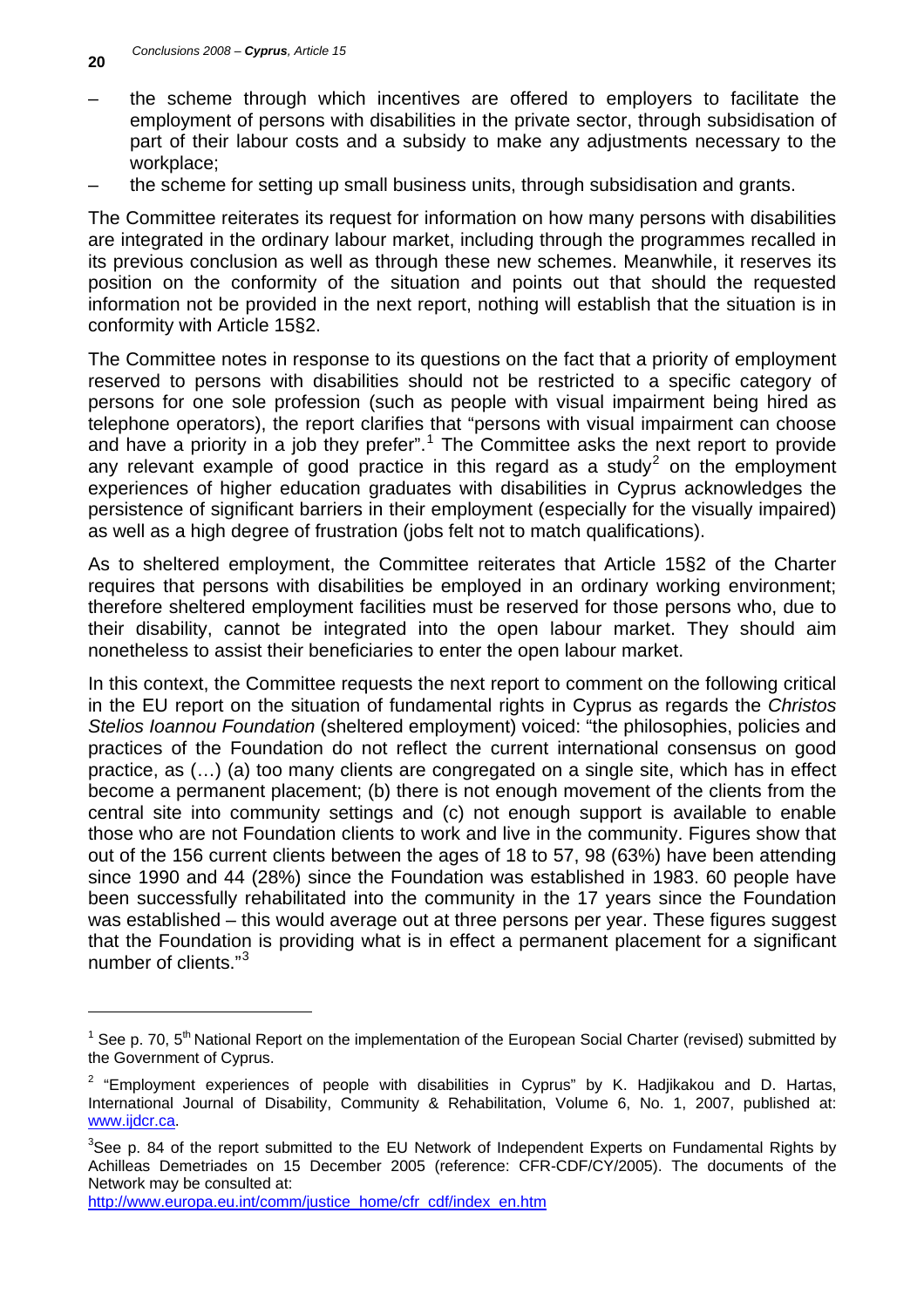## *Conclusion*

Pending receipt of the information requested, the Committee defers its conclusion.

*Paragraph 3 – Integration and participation of persons with disabilities in the life of the community* 

The Committee takes note of the information provided in Cyprus's report.

## *Anti-discrimination legislation and integrated approach*

The Committee points out that Cyprus's anti-discrimination legislation (Act No. 127(I)/2000 on persons with disabilities) forms the legal framework on which the equal treatment and full social integration of persons with disabilities is based. It notes that this Act expressly refers to mobility, transport, telecommunications, culture and leisure (sections 4, 7 and 8). The Committee asks for additional information on the Act within the material scope of Article 15§3.

On the matter of legal remedies, the report states that persons with disabilities who have suffered discrimination can go to court to seek compensation for any damage incurred and that fines can be imposed on offenders. The Committee asks for examples of relevant case-law. It also asks if all the authorities involved in implementing policies for persons with disabilities have integrated planning programmes.

#### *Consultation*

According to the report, a new Act (No. 143(I)/2006) on the consultation procedure between the state and agencies dealing with persons with disabilities was adopted in 2006. Through this Act, the Cypriot Confederation of Organisations for Persons with Disabilities is made an official partner of the state, involved in drawing up state social policy and programmes and legislation relating to persons with disabilities.

#### *Forms of financial aid increasing the autonomy of persons with disabilities*

The Committee notes that there have been no changes in the situation that it has previously considered (Conclusions 2005) to be in conformity with the Revised Charter.

#### *Measures taken to overcome obstacles*

#### Technical aids

The Committee refers to its statement of interpretation on Article 15§3 in the General Introduction to these conclusions.

It asks whether persons with disabilities are entitled to free technical aids or must contribute themselves to the cost. If an individual contribution is required, the Committee asks whether the state provides some financial contribution to the cost of obtaining technical aids. It also asks whether disabled persons are entitled to free support services, such as personal assistance or home help, when required, or have to meet some of the cost of such measures. The Committee finally asks whether mechanisms are in place to assess the barriers to communication and mobility faced by individual persons with disabilities and to identify the technical aids and support measures that may be required to assist them in overcoming these barriers.

Under the Act on public assistance and services, as amended in 2006, public assistance is granted to persons residing lawfully in Cyprus whose basic income is inadequate. Persons with disabilities are entitled to home help or personal assistance arrangements to help them to remain at home. The Committee asks how much of the costs of these services are covered by the state.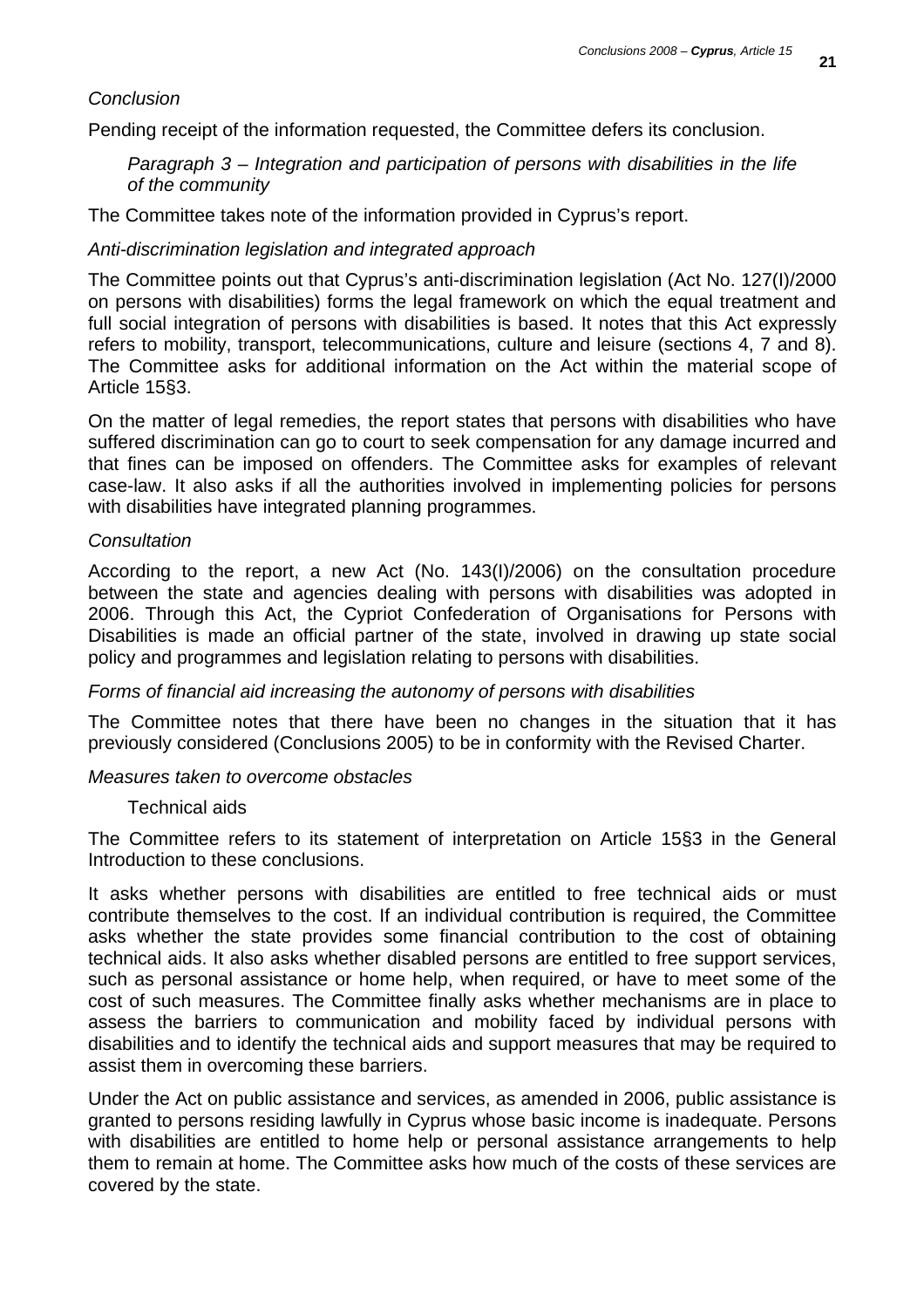## Communication

Some television channels broadcast a daily news bulletin in sign language for persons with hearing impairments. The Committee notes from another source<sup>[1](#page-21-0)</sup>, however, that sign language is not regarded as an official language in Cyprus. The Committee asks whether measures are being taken to have sign language recognised as an official language.

As far as telephone services are concerned, the Cyprus Telecommunications Authority (CITA) has set up systems that are especially suited to persons with disabilities. The Committee asks again what has been done to promote access to the new information and telecommunication technologies.

## Mobility and transport

According to the report, the requirement for public transport to be accessible is not totally respected, public transport is not free for disabled persons and there are no reductions for accompanying persons. The Committee asks if measures are being taken to improve access to public transport for persons with disabilities. It also asks for information on the regulations on sea transport.

## **Housing**

According to the report, 56 housing programmes for persons with disabilities were carried out in 2006 by NGOs and supported financially by the authorities. Persons with disabilities are also covered by a programme of social assistance for the improvement of housing conditions. In 2006, the number of people claiming this aid was 38% higher than in 2004.

## Culture and leisure

Persons with disabilities do not have free access or reduced-rate access to facilities offering cultural and recreational activities. In the absence of any reply, the Committee asks again what measures are being taken to improve access.

The Committee emphasises that if the next report does not provide all the above requested information, there will be no evidence that the situation in Cyprus is in conformity with Article 15§3 of the Revised Charter.

# *Conclusion*

l

Pending receipt of the information requested, the Committee defers its conclusion.

<span id="page-21-0"></span><sup>1</sup> Report on the situation of fundamental rights in Cyprus in 2005, CFR-CDR/Rep[CY]2005, <http://cridho.cpdr.ucl.ac.be/documents/Download.Rep/Reports2005/NationalReport/CFRCyprus2005.pdf>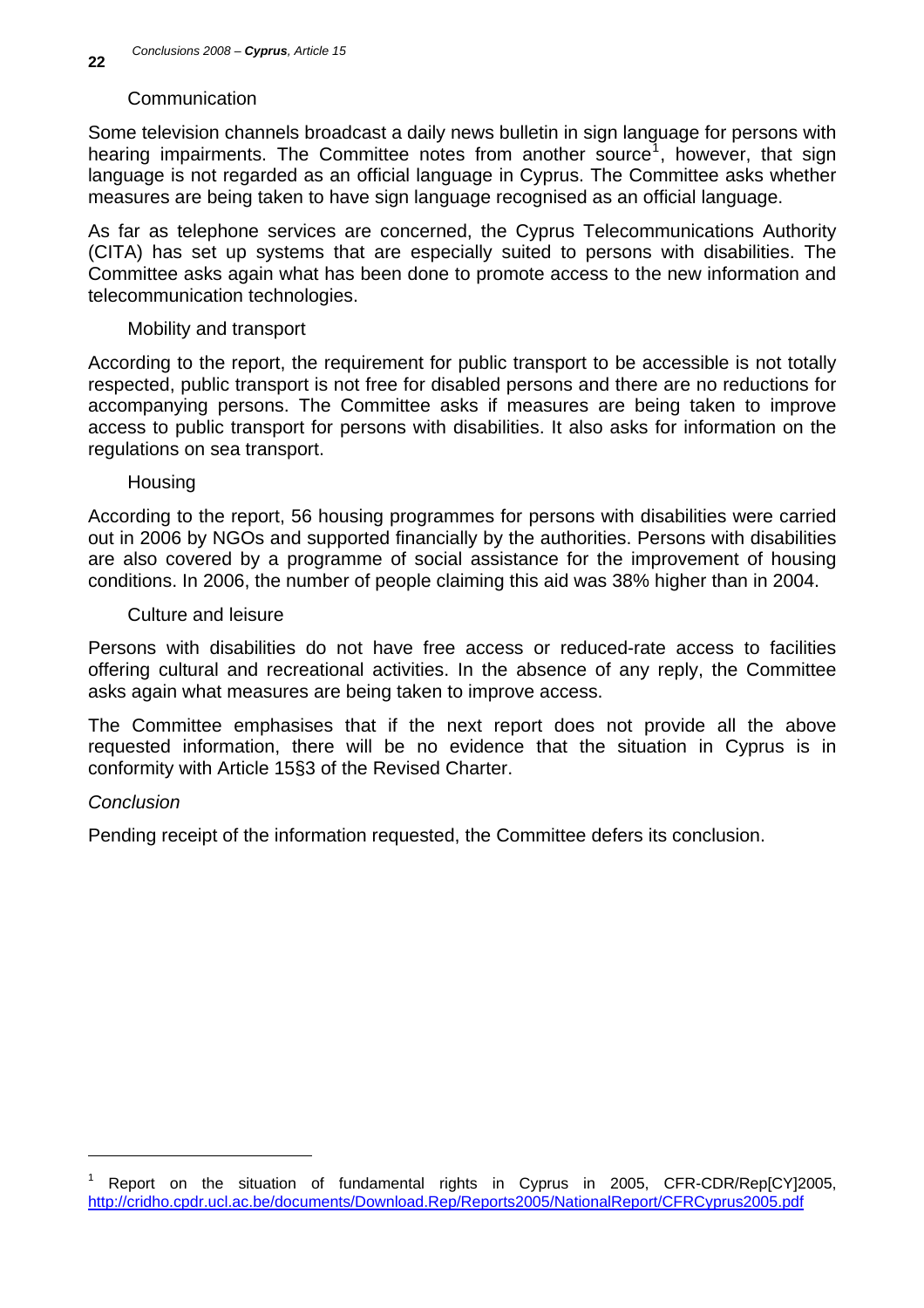# **Article 18 – The right to engage in a gainful occupation in the territory of other Parties**

# *Paragraph 4 – Right of nationals to leave the country*

The Committee takes note of the information provided in Cyprus's report.

In its last assessment, it noted that under the Children's Act Cypriot nationals could be prevented from leaving the country if they were legally liable for the care and maintenance of one or more children under the age of sixteen and wanted to leave the country without them, unless they could provide evidence that the child or children were not likely to become dependent on public funds or be exposed to moral danger or neglect. The report states that this provision ceased to be applied during the reference period and the new bill to amend the Children's Act does not include such a provision. The Committee asks for this to be confirmed in the next report.

It notes that the only restrictions on the right to leave the country are ones necessary for the proper administration of justice or provided for in the national guard laws.

In connection with the administration of justice, the report explains that arrest warrants issued in criminal proceedings and civil court orders are automatically registered in a record and the persons concerned are prohibited from leaving the country.

In addition, male persons planning to leave the country, even for a short period, are obliged to obtain a special licence from the Ministry of Defence, if they are under 21. The Committee asks what conditions govern the granting of this authorisation, how long it takes and the procedure to be followed. It also wishes to know whether persons whose request for authorisation has been rejected can appeal against the decision, and if so to what body.

The Committee concludes that the situation in Cyprus is in conformity with Article 18§4 of the Revised Charter.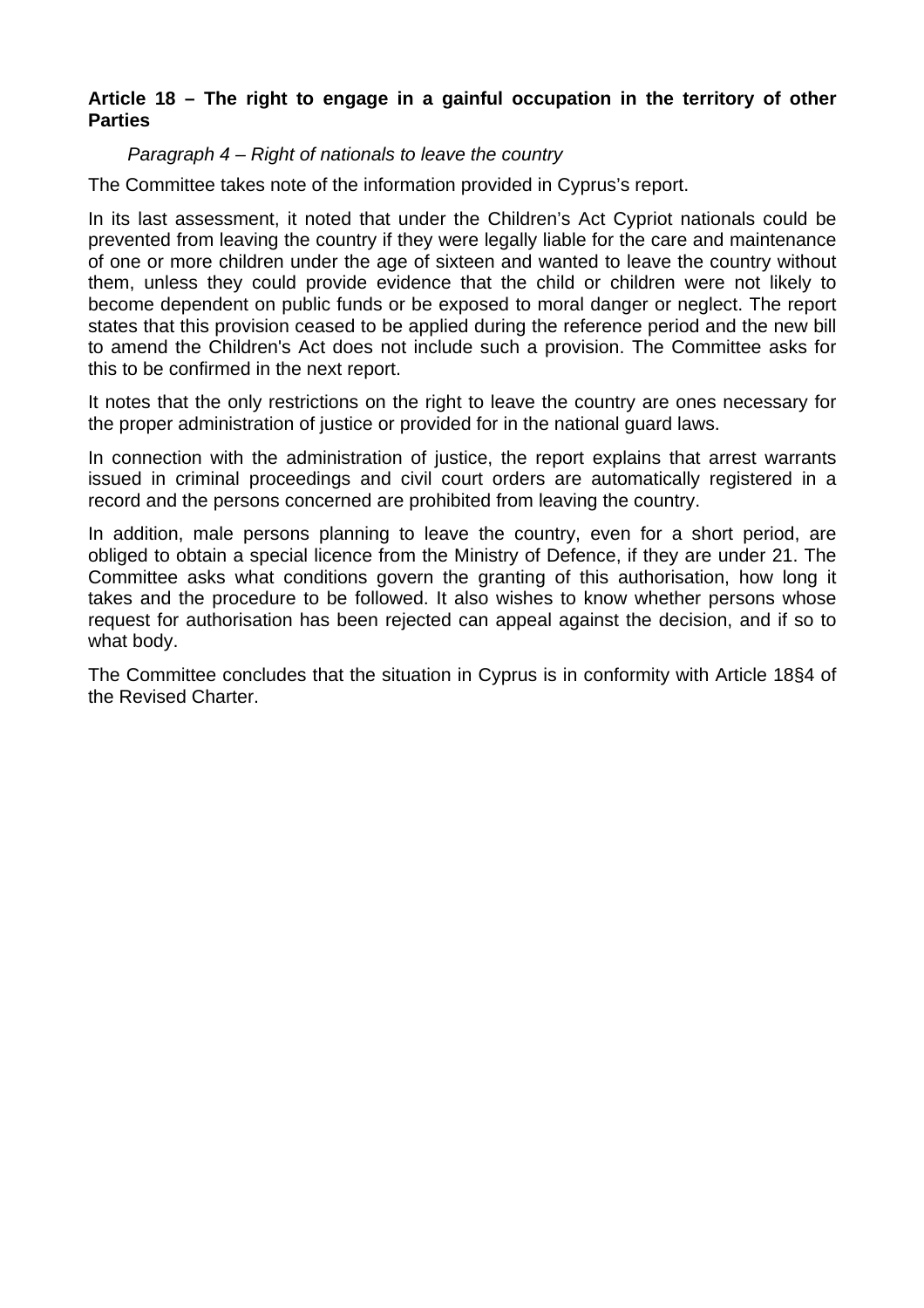## **Article 20 – Right to equal opportunities and treatment in employment and occupation without sex discrimination**

The Committee takes note of the information provided in Cyprus's report.

# *Equal rights*

The Committee has examined the legislative framework for the right to equal treatment in previous conclusions, and therefore refers to these for an overview of the situation (Conclusions 2004 and 2006, Cyprus, Article 20).

The report indicates that Law 205(1) of 2002 on the equal treatment of men and women in employment and vocational training has been amended in 2006. The main purpose of the amendment was to make the definition of sexual harassment clearer and distinguish it from non-sexual gender-based harassment. Furthermore, NGO's are now allowed to represent their members in court or submit a complaint on behalf of their members. Also, social partners are given more say in measures taken on enterprise level.

Law 177 of 2002 on equal pay for men and women for similar work or work of equal value was amended in 2004 to harmonise Cypriot legislation with Council Directive 75/117/EEC relating to the application of the principle of equal pay for men and women<sup>[1](#page-23-0)</sup>. Whilst the aim and contents of this law are in line with the requirements of the Revised Charter, the Committee recalls that it came to a conclusion of non-conformity on this point in its previous conclusion because the scope of comparison of jobs and wages did not extend outside the company directly concerned. The recent amendment to Law 177 of 2002 does still not make provision for comparisons outside the same employer. The report indicates that the authorities in principle agree with the Committee's conclusion on this point and are considering changing the law to permit that comparison of wages can be extended outside the company concerned. Until this amendment is introduced in the law the Committee must reiterate its conclusion of non-conformity.

In Conclusions XVI-1 (under Article 1§2), the Committee noted that that under the collective agreement for the construction industry there were two job categories with different pay and men were automatically included in the higher paid one. According to the report (under Article 1§2), this collective agreement was scheduled to be amended as of 1 January 2006. The Committee asks what amendments have been made to the agreement.

The Committee notes that Law 133 of 2002 on equal treatment between men and women in occupational social security schemes guarantees equal treatment in this area.

# *Specific protection measures*

l

The 2006 amendment of the basic law on equal treatment of men and women in employment and vocational training provides that certain occupations are excluded from the scope of this law. The Committee asks which are the concrete occupational activities that can only be entrusted to persons of one sex and are thus excluded from the law. It recalls in this respect that any exclusion of activities from the principle of equal treatment should be exceptional and subject to strict interpretation.

The report indicates that under the Maternity Protection Regulations of 2002, when the nature of certain activities may be detrimental to the health and safety of women employees that are pregnant, have recently given birth or are breast feeding, the employer must undertake a risk assessment and, if necessary, may remove or transfer the employee from such an activity. The Regulations do not explicitly forbid this category of

<span id="page-23-0"></span><sup>1</sup> *Official Journal L 045, 19/02/1975 P. 0019 - 0020*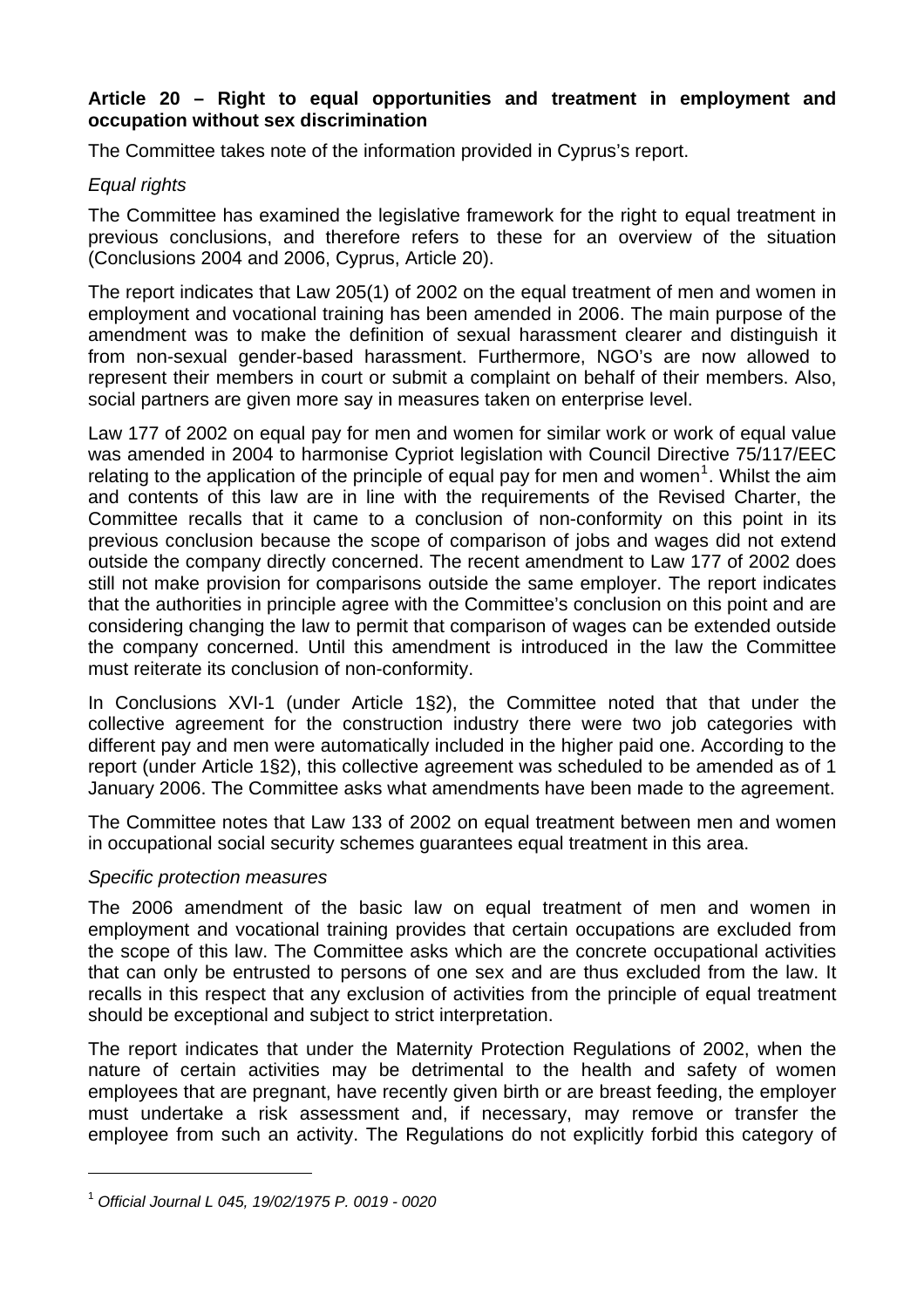employees to any work, and the restrictions are only derived from the assessment of the risks at the workplace. The Committee takes note of this information and recalls that it will be taken into account during its next examination of Article 8 of the Charter.

## *Position of women in employment and training*

According to the report, the women's share of overall employment in 2006 was 60,3% (up from 58.4% in 2005). The rate for men was 79.4% (up from 79.2% in 2005).

Despite the progress in women's participation in the labour market, women continue to have higher unemployment rates. The overall unemployment rate was 5.2% in 2005, falling to 4.6% in 2006. Unemployment rates for women fell from 6.5% to 5.4%, but continued above the average rates as well as those for men, which were 4.3% and 4.0% (Eurostat statistics).

A large majority of workers in part-time and temporary employment continue to be women. In 2006, 4.3% part-time workers out of total employment were men, against 12.1% women; and the percentage of employees with temporary contracts was 7.9% males, compared to 19.0% females (Eurostat statistics).

With regard to the gender pay gap, the report states that in 2005 men were paid on average 25% more than women. The Committee notes from Eurostat that the European Union average (27 countries) for 2005 was 15%, and that the Cypriot rate was the highest for the whole EU. Among the reasons creating the wage gap are the overrepresentation of women in non-skilled occupations and low wage sectors. The report indicates that in 2006 the authorities have undertaken a comprehensive study with a view to identifying problems and defining possible ways, including best practices in other countries, in order to reduce the gender pay gap. The Committee asks to be kept informed on the outcome of this study.

As regards occupational training, the report states that the proportion of women participating in training activities during the reference period has remained more or less the same as in the previous reporting period, that is, 41-42%.

## *Measures to promote equal opportunities*

l

The first National Action Plan on Gender Equality has been prepared and will cover the period 2007-2013. One of the six policy areas included in the plan relates to employment and vocational training. The Committee asks to be kept informed on the implementation of this Action Plan.

As to the policy measures in force during the reference period to increase female participation in employment, the report indicates that the scheme for the Encouragement, Strengthening and Reinforcement of Female Entrepreneurship has continued. There was also a scheme for the promotion of training and employability of women who do not work, and grants to NGO's and local communities for the development of child care facilities have continued.

The report also states that there has been an increase of public funds allocated to NGO's and the National Machinery of Women Rights to promote and implement gender equality programme.

The Committee notes from another source<sup>[1](#page-24-0)</sup> that although no study has been conducted it appears that the content of collective agreements at sectoral and company level do not take gender into account in the setting of terms and conditions of employment. The

<span id="page-24-0"></span><sup>&</sup>lt;sup>1</sup> European Industrial Relations Observatory ([www.eiro.eurofund.eu/eiro/](http://www.eiro.eurofund.eu/eiro/))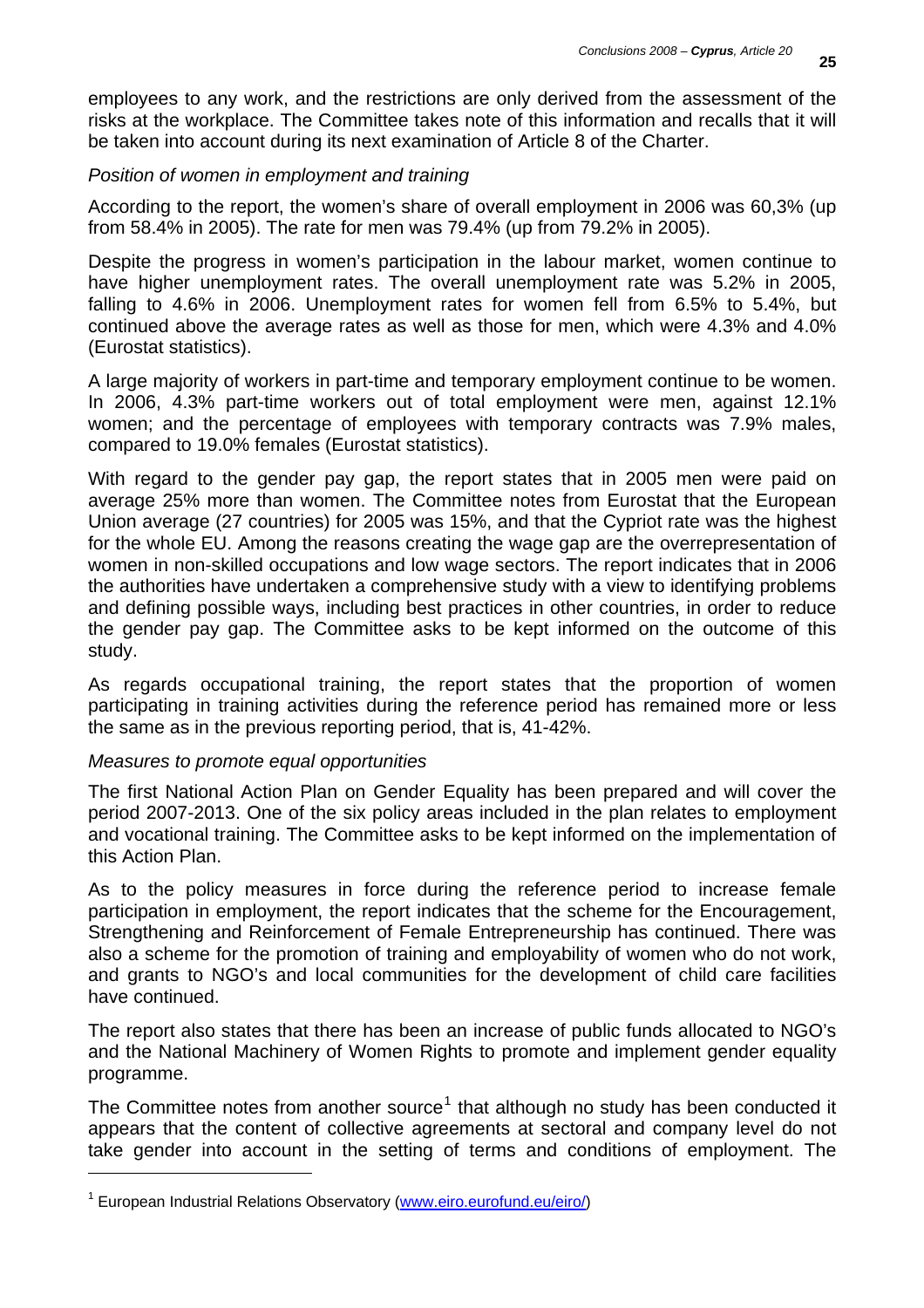Committee recalls that the promotion of equal treatment of the sexes and equal opportunities for women and men by means of collective agreements is a prerequisite for the effectiveness of Article 20 of the Revised Charter, and therefore requests that the next report contain information on any developments in this respect.

# *Conclusion*

The Committee concludes that the situation in Cyprus is not in conformity with Article 20 of the Revised Charter on the ground that it is not possible to make a comparison of jobs outside the company directly concerned in unequal pay claims.

In accordance with Article 21-1§3 of the Committee's Rules of Procedure, a dissenting opinion of Mr S. Evju, member of the Committee, is appended to this conclusion.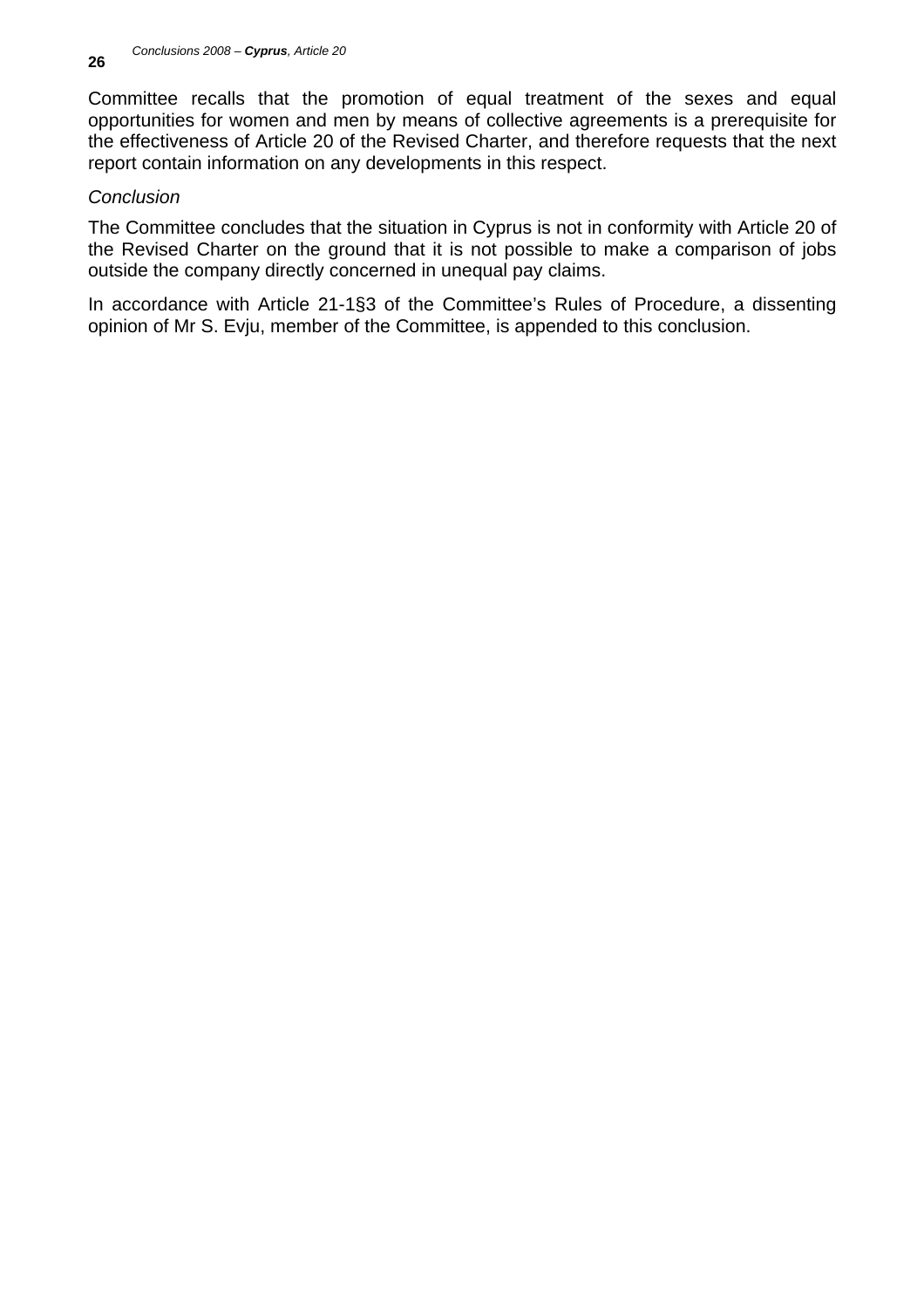# **Article 24 – Right to protection in cases of termination of employment**

The Committee takes note of the information provided in Cyprus's report.

## *Scope*

l

The Committee observes that Cypriot law still excludes from the protection against dismissal employees who have not completed a continuous period of 26 weeks with their employer regardless of their qualifications and thus reiterates its finding of non-conformity on this ground (see Conclusions 2005 and 2007).

## *Obligation to provide a valid reason for termination of employment*

The Committee had examined the valid reasons for termination of employment under Section 5 of the Termination of Employment Law in its Conclusions 2005. It asks the next report to give a summary of significant case law showing how these grounds for termination are interpreted by the competent courts in practice. It wishes in particular to know under which conditions an employee may be made redundant for economic reasons pursuant to Section 18 of the said law and whether courts are empowered to review the facts underlying the economic reasons invoked by the employer.

The Committee had further observed that pursuant to Cypriot law, employment may be terminated where an employee has reached the retirement age and that the latter is fixed according to the contract of employment, collective agreements or legislation.

The report specifies that once an employee has attained retirement age he is entitled to all benefits resulting from a collective agreement, membership in an occupational pension scheme etc. Retirement age does not necessarily have to correspond to the pensionable age of the Social Insurance Scheme (65 years) and an employee may continue to work even after having reached the pensionable age on the basis of a corresponding agreement with the employer. However, the Committee also notes that the Termination of Employment Law stipulates that an employee is only entitled to compensation in the event of unfair dismissal if he or she has not yet attained the age of 65 years, i.e. that after having reached the pensionable age the protection afforded under the Termination of Employment Law does in principle no longer apply.

In reply to the Committee's question as to whether there are specific procedures to be followed once an employee reaches the retirement age or whether employees who reach this age are automatically dismissed, the report states that no specific procedure exists in this respect.

The Committee holds that dismissal on the grounds of age will not constitute a valid reason for termination of employment unless a termination is, within the context of national law, objectively and reasonably justified by a legitimate aim such as legitimate employment policy, labour market objectives or the operational requirements of the undertaking, establishment or service and provided that the means of achieving that aim are appropriate and necessary. It wishes the next report to provide information on whether and how the legal framework complies with this approach.

In reply to the Committee's question the report explains that Cypriot legislation does not oblige employers to provide in writing the reasons for a dismissal except in the event of collective redundancies. The Committee notes from another source<sup>[1](#page-26-0)</sup> that in case of dismissal for disciplinary reasons, the labour courts nevertheless hold that general legal

<span id="page-26-0"></span><sup>&</sup>lt;sup>1</sup> Internet site of the International Labour Organisation (Country summary  $-$  Cyprus  $-$  Termination of Employment) : [www.ilo.org](http://www.ilo.org/)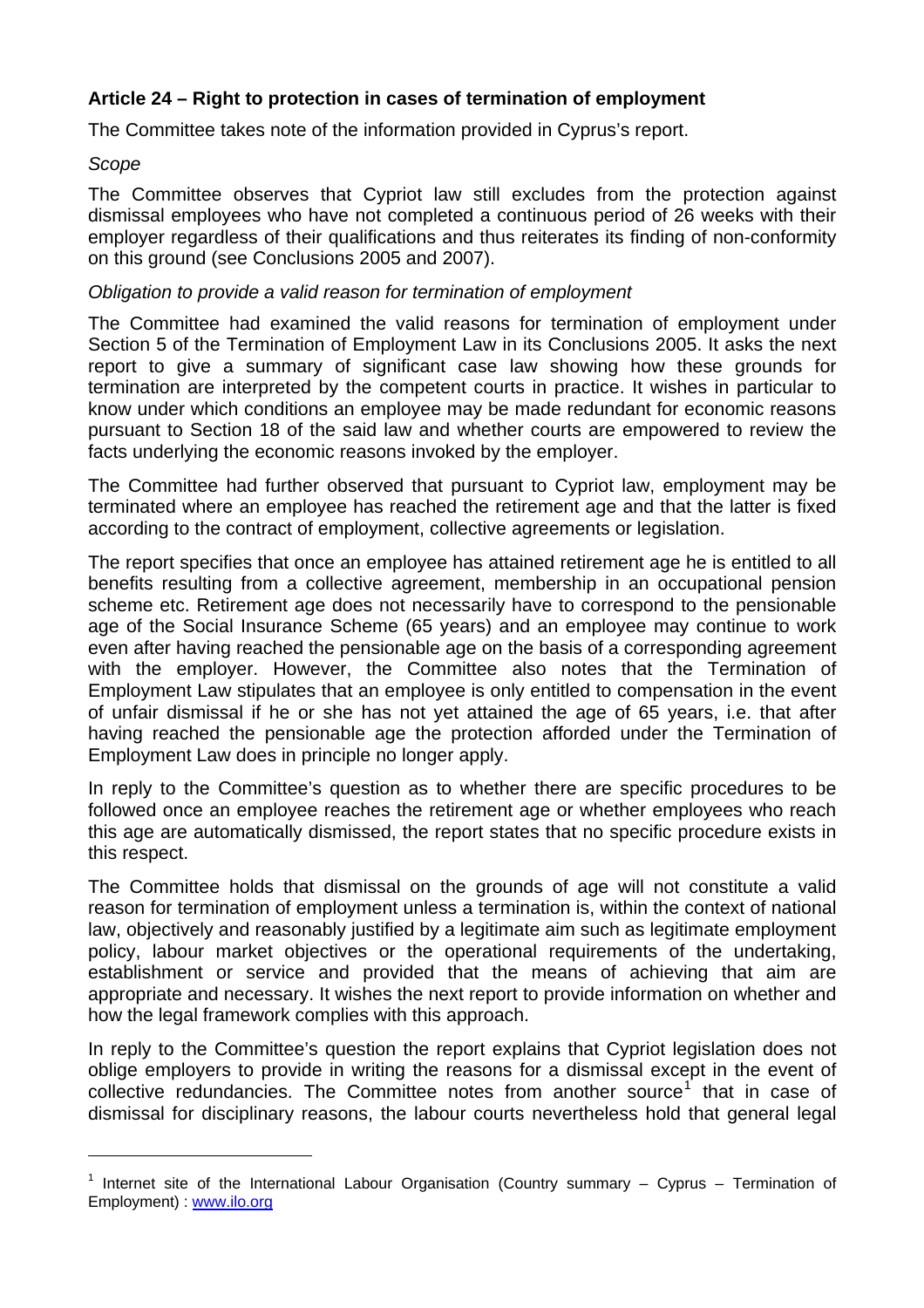principles are applicable including the employee's right to be informed of the charges against him and to have adequate time to present his case. The Committee asks for confirmation in the next report that it is established case law of Cypriot courts that employees have the right to be provided with the reasons for their dismissal.

# *Prohibited dismissals*

The Committee examined the situation in Conclusions 2005 and found that the situation was in conformity with Article 24 in this respect.

## *Remedies and sanctions*

The Committee notes that an employee may bring a case before the Labour Disputes Court in case of unlawful dismissal. The Labour Disputes Court may award compensation which cannot be less than the amount the employee would receive if made redundant but at the same time cannot exceed the wages of a period of two years. An employee may claim a higher amount of compensation from the District Court. The Labour Disputes Court may order reinstatement, but only in case of workplaces with more than 20 employees. In such a case the compensation awarded cannot exceed twelve months wages. Also in this case the employee may claim a higher amount of compensation from the District Court.

The Committee holds that Article 24 of the Revised Charter requires that courts or other competent bodies are able to order adequate compensation, reinstatement or other appropriate relief. In order to be considered appropriate, compensation should include reimbursement of financial losses incurred between the date of dismissal and the decision of the appeal body ruling on the lawfulness of the dismissal, the possibility of reinstatement and/or compensation sufficient both to deter the employer and proportionate to the damage suffered by the victim. It finds the situation in Cyprus not to be in conformity with the Revised Charter in this respect.

## *Conclusion*

The Committee concludes that the situation in Cyprus is not in conformity with Article 24 of the Revised Charter on the grounds that:

- employees who have not been employed with their employer for a continuous period of 26 weeks are not entitled to protection against dismissal regardless of their qualifications, and
- compensation for unlawful termination of employment is subject to a ceiling.

In accordance with Article 21-1§3 of the Committee's Rules of Procedure, a partly dissenting opinion of Mr S. Evju, joined by Ms M. Schlachter and Ms A. Ciampi, members of the Committee, is appended to this conclusion.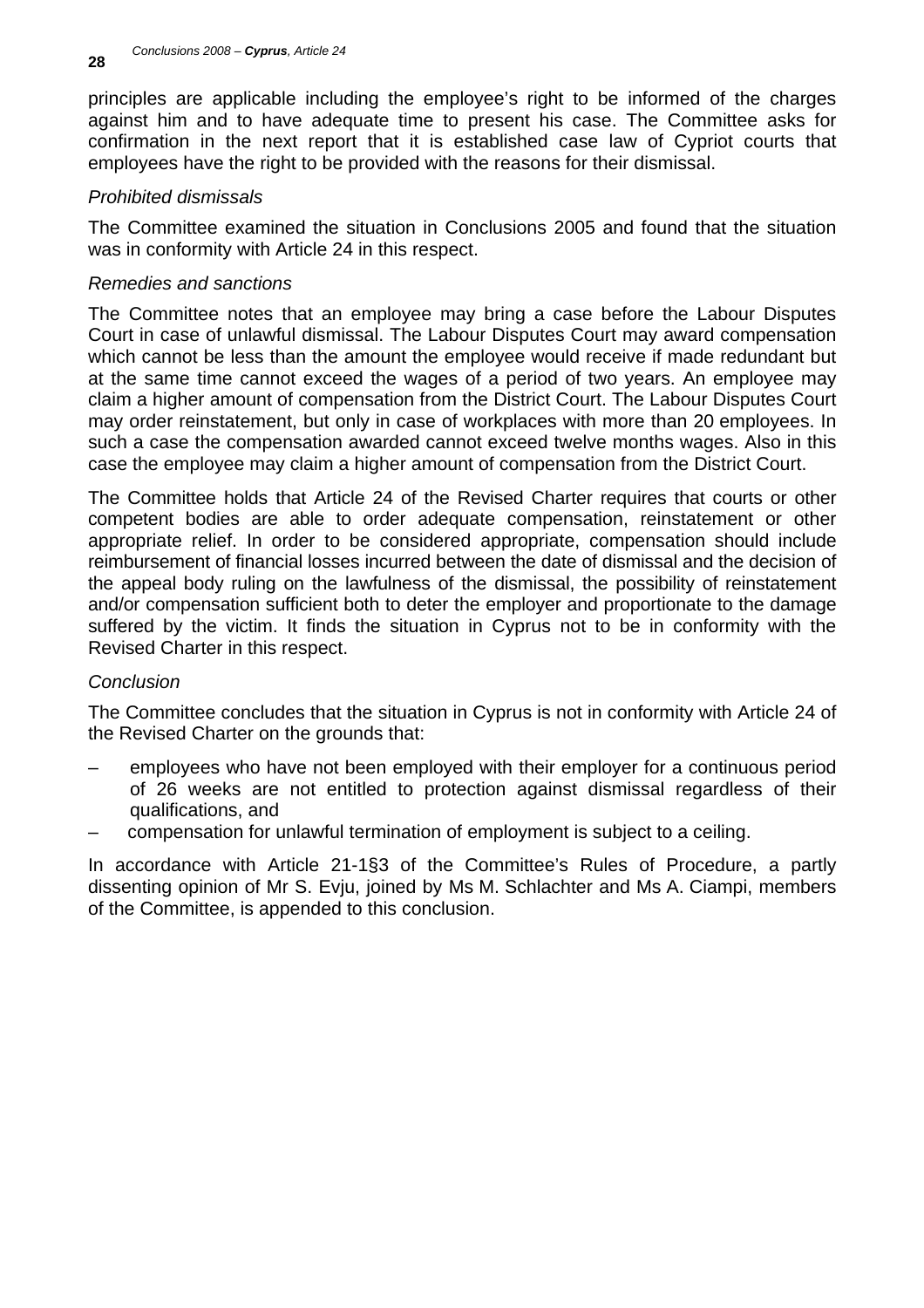# **Dissenting opinion of Mr S. Evju**

## *Conclusion relating to Article 20*

The Committee has reached a conclusion of non-conformity on the ground that "it is not possible to make a comparison of pay and jobs outside the company directly concerned where this is necessary for an appropriate comparison". On this point I dissent.

The construction of Article 20 (and Article 4§3) on which the Committee rests is one that has been arrived at gradually, stumblingly and via a plethora of inconsistency, from a mere suggestion in Conclusions XIII-1 through several later conclusions in various forms. Be that as it may, the conclusion arrived at is neither solidly founded nor a readily comprehensible requirement.

Article 20 entails an obligation on States to "take appropriate measures to ensure or promote" "the right to equal opportunities and equal treatment". Pay, "remuneration", is merely mentioned as one element of "terms of employment and working conditions". The particular conception underlying the Committee's stance is a transference of the obligation under Article 4§3 to recognize "the right of men and women workers to equal pay for work of equal value".

This begs the question what is "equal *value*", that is, value *for whom* – for the worker, for an employer, according to some societal standard and in that case which, defined by whom, etc.? Unfortunately, no straightforward and operative answer is provided to this question. That is problematic also because obviously, there is an immediate connection between this and the issue of comparison as regards what is "*equal pay*".

Employing the concept of "enterprise" in insisting on the possibility of "outside" comparison is unfortunate in that the very concept is fuzzy. It is not legally defined and its extension is not clear and may differ with varying contexts. This is the case with the concept of "enterprise" in several domestic jurisdictions (e.g., in French law) and also as the Charter and Articles 4§3 and 20 are concerned. The Committee has expressed itself in several different forms of wording, to the effect that domestic legislation must authorize the extension of comparisons of pay and jobs "to other enterprises", "outside the enterprise", "outside the company directly concerned", or "beyond a single employer", occasionally but not systematically with the rider "where this is necessary for an appropriate comparison". The occasional use in Committee conclusions of terms like "company" or "employer" may portend certain conceptions but case law does not provide operative responses to how the intended "outside " comparison must reach and where it may stop.

In this context it is of the essence to clarify who is the obligated subject pursuant to Article 4§3 or Article 20. In previous dissenting opinion I have pointed out that it is a fundamental difference between comparing average wages of women and men in society, at the aggregate level across all branches of the economy, and comparing wages at a given workplace, within a local authority (municipality, *Kommune*) or within state civil service, controlling for factors like education, age, years of service, etc. What is "equal" and what is "value" by force take on different meaning in different contexts. If what is at issue is seeking to provide an individual right for a worker as a vehicle to establish a legal entitlement to being paid by her or his employer, that amounts in effect to impose an obligation on an employer to pay its employees not on the basis of wages and wage differences within its own workforce but based on what some other employer(s) somewhere else in the economy is paying its workers. I find that to be an untenable position as regards the construction of the provision of Article 4§3 and Article 20 of the Charter. It cannot reasonably be presumed that by virtue of provisions like these an employer is obligated to pay its employees on the